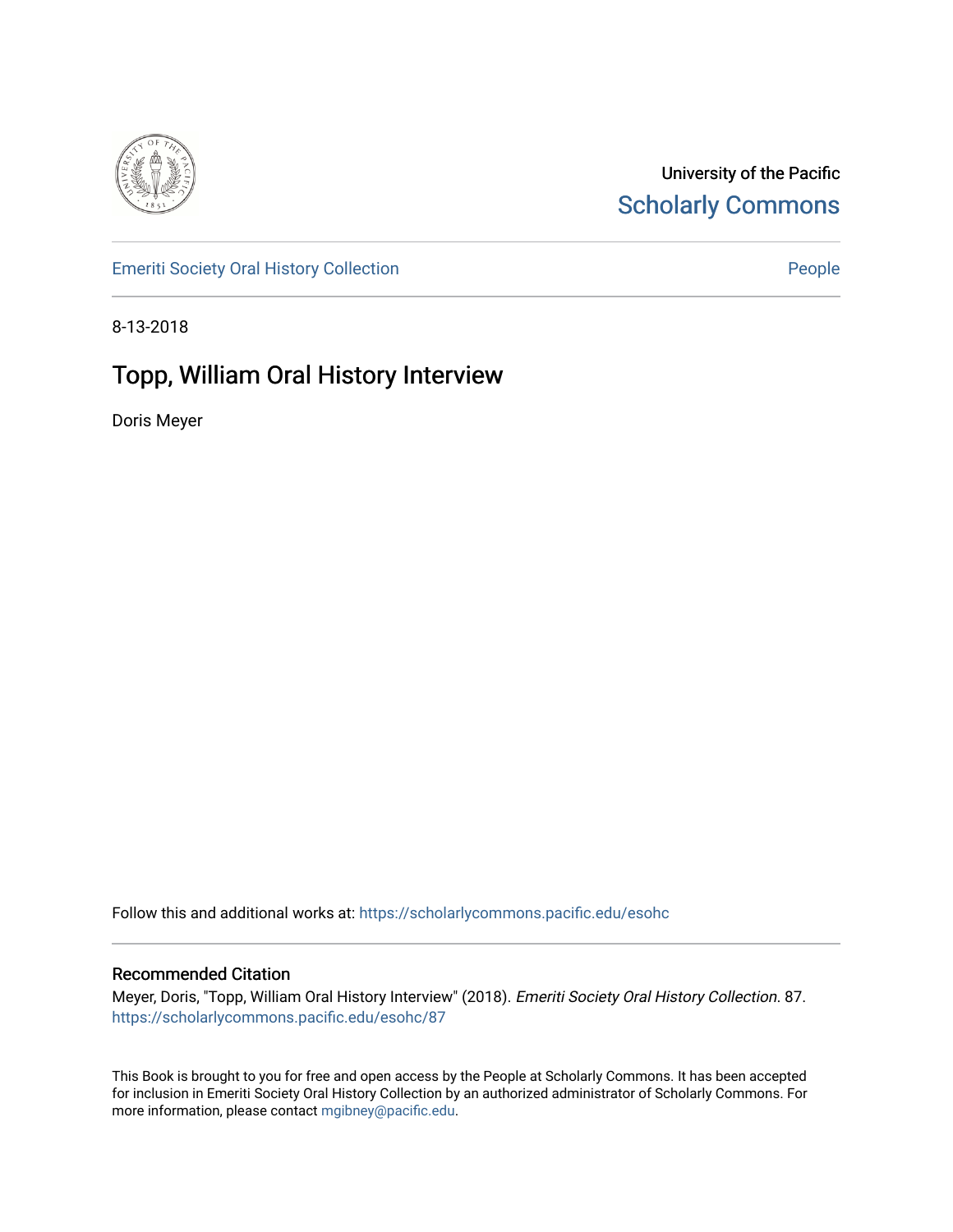FACULTY EMERITI INTERVIEWS UNIVERSITY OF THE PACIFIC ARCHIVES



## **William Topp (1970-2014) Professor of Computer of Mathematics and Computer Science**

August 13, 2018

By Doris Meyer

Transcription by Savannah Dughi, University of the Pacific, Department of Special Collections, Library

Subjects: Math Department in the 70's changes emphasis - theoretical to applied; Department responses to student demands and corporate need for computer training; Computer science and computer engineering degree programs established by the University; Department of Computer Science with fully accredited degree programs established by the University; Computer enrollment and programs flourish in the boom period of the 90's; Computer faculty and programs become part of the newly formed School of Engineering and Computer Science; The years faculty members Bill Topp and Bill Ford published assembly language and data structures books that presented syntax and applications for emerging programming languages.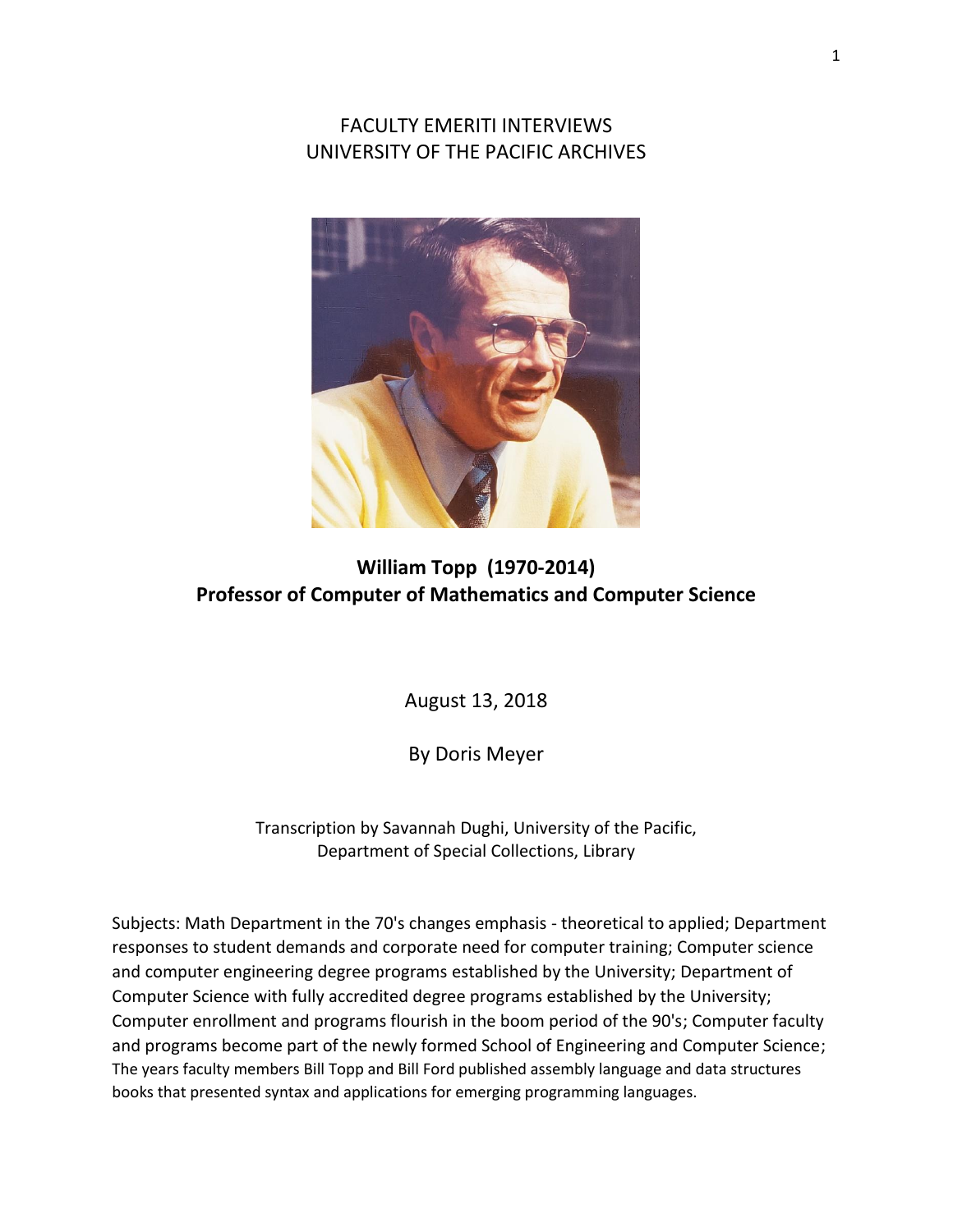**Meyer:** Hello Bill.

**Topp:** Hi Doris.

- **Meyer:** Here we go. Bill the first thing that we need to do is to say what we are doing, who we are, what the date is, and so forth. So I'll start and say Bill I'm Doris Meyer and I'm your interviewer. And who are you?
- **Topp:** I'm Bill Topp, William is my formal name but I've always gone by Bill. I'm the interviewee.
- **Meyer:** And we are in the library in one of the little study rooms and it's August 13, 2018. Bill tells me that this is a special day. How come Bill?
- **Topp:** My wife Joan and I have been married forty eight years today. We will celebrate but for now Doris, this interview has priority.
- **Meyer:** Okay and thanks for making arrangements so that we could meet here today. Bill and I have been involved with the Emeriti Society and the oral histories for some time. He knows that it is most important to get some information recorded on the important programs and other kinds of historical things that make the University of Pacific what it is. So Bill how did you arrive in Stockton California and at the University of the Pacific?
- **Topp:** After I finished my doctorate in Mathematics at the University of Washington Seattle in 1968, I went back to my hometown Milwaukee and taught at Marquette University for a couple years. There I met my future wife and we decided that we should find a more pleasant place to settle. Experiencing cold snowy winters and short summers had much to do with this decision. I had some experience with California and she lived for years in Portland Oregon and so we decided to come west. Joan and I had plans to be married in August 1970 in Portland. At the national math conference I looked for a job with a university on the west coast. I interviewed with Bill Ritter, a mathematics professor at UOP and former instructor at the University of Washington. I had a campus visit and was hired.

**Meyer:** What did you think about things out here in Stockton California?

**Topp:** Joan and I were married in August 1970 in Portland and immediately came to Stockton. I only knew the city from my campus visit. Joan had a period of about four or five years when she lived in Sacramento and would come with her dad to see UOP basketball games at the Auditorium. Our shared experiences with California made us want to come west and Pacific was a beautiful small campus - exactly what I wanted. Joan was able to get a teaching position she enjoyed at Stockton Middle School, a junior high for the Catholic Diocese. I really liked my colleagues; Floyd Helton was a very understanding chair. We were able to make some friends and we soon took to Stockton. We were able to have a child relatively early in our marriage and that added a lot. My wife then began teaching part time at St. Mary's High School in the drama program and as the drama director.

#### **Meyer:** In what program?

**Topp:** Drama was her major and she loved directing a fall drama and a spring musical each year. This continued for twenty years. As our son was growing up, I coached his baseball and soccer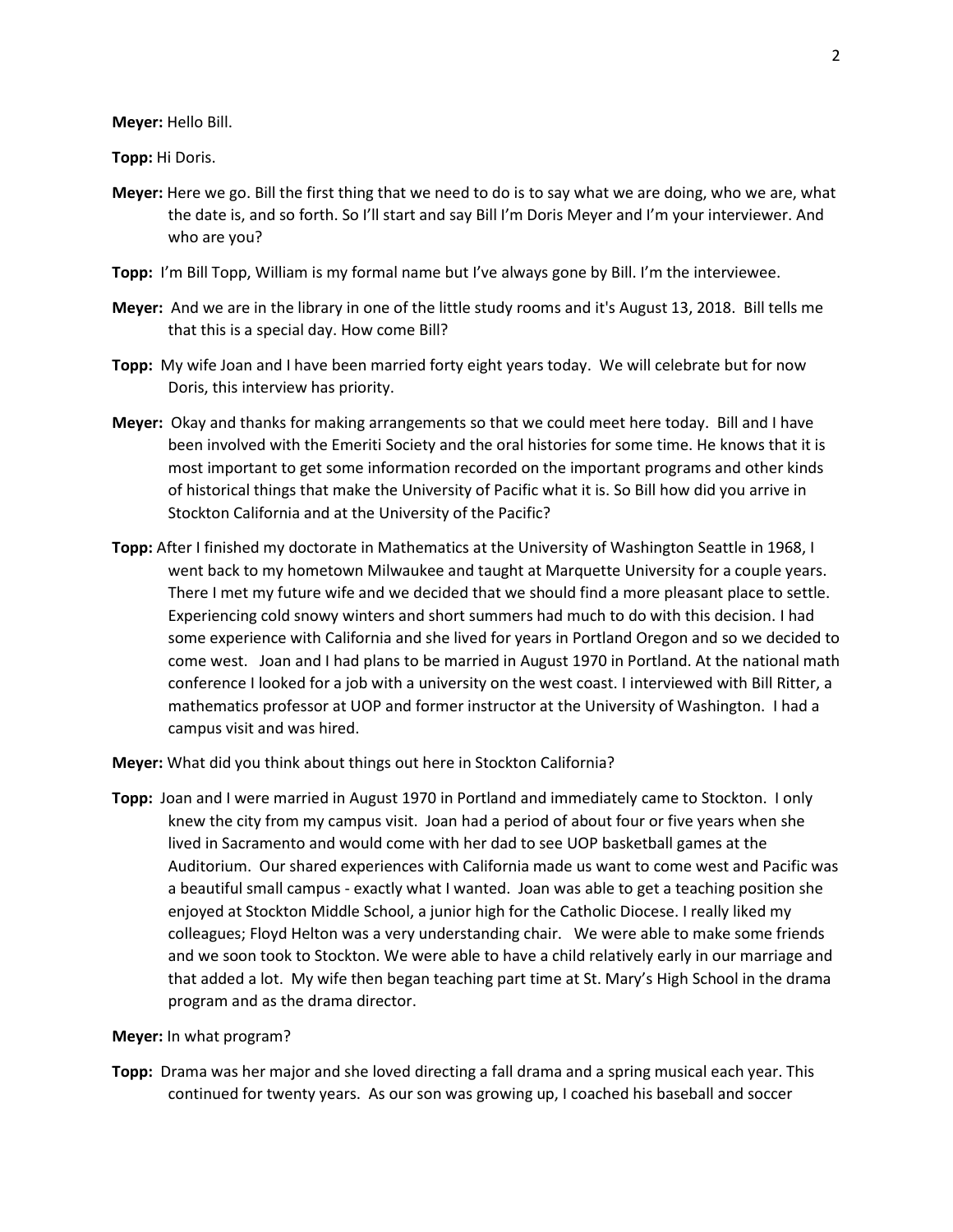teams. These activities allowed us to meet a lot of very friendly people. We loved the diversity of Stockton and our lives were very active.

- **Meyer:** What was the Mathematics Department like when you first arrived?
- **Topp:** I joined the department in September 1970 along with three other relatively new PhD's. We were in the College of the Pacific housed in the old Quonset Buildings in what is now the front lawn of the DeRosa University Center. We were a department of 6 with Bill Ritter and chair Floyd Helton the one senior member. It was an exciting time. Floyd Helton put up with us young guys who wanted to change everything overnight.
- **Meyer:** Can you remember the other three young fellows?
- **Topp:** Yes. There was Bill Brown, Doug Smith, and a statistician. Doug and I were graduate students together at the University of Washington; Bill came from Dartmouth.
- **Meyer:** What were the courses that you were responsible for in the beginning?
- **Topp:** Well my field was Algebraic Field Theory and Ring Theory which are topics in a graduate program. The material was not in the undergraduate curriculum and so I basically taught the introductory calculus courses and linear algebra. A little aside - Floyd Helton told me on day one that I would be teaching a pre-calculus course in Raymond College. I had no idea about the cluster colleges or about non-letter grading. But what a delightful experience! I had a number of excellent students who subsequently came to COP after Raymond closed.
- **Meyer:** Was mathematics part of the general education program? Or were your students primarily majors and what were they planning to do?
- **Topp:** The Math Department was primarily involved in service courses. Engineers took a two-year sequence of calculus courses, statistics was required by the social sciences, and students preparing to be elementary school teachers took a specially designed math course. At Pacific, we had only a small number of majors and their curriculum covered the classical undergraduate math courses. In the seventies math departments nationally were experiencing a drop in majors as students saw that better jobs were in engineering and the sciences which used more applied mathematics.
- **Meyer:** Bill can you remember some special people on the University campus and some others off campus that made that transition for you welcoming?
- **Topp: Y**ou know there are so many people you meet as colleagues; but two stick out as special in my early years at Pacific. One was Cliff Hand. He was at COP when I arrived and later became Academic Vice President. A more gracious person you could not find. He loved what a good general education would provide students, a value I tried to give my students. He was a terrific fellow. And another one was Marc Jantzen. We met in the early 70's when Marc was Dean of the School of Education. At the time, the government in Sacramento wanted to make big changes in the training of elementary teachers. The Ryan Bill told schools of education that their curriculum had to greatly increase liberal arts requirements. Our School of Education needed to have a representative from the liberal arts. I was teaching the Math for Elementary Teachers course and was chosen. I went with Marc to a number of Northern California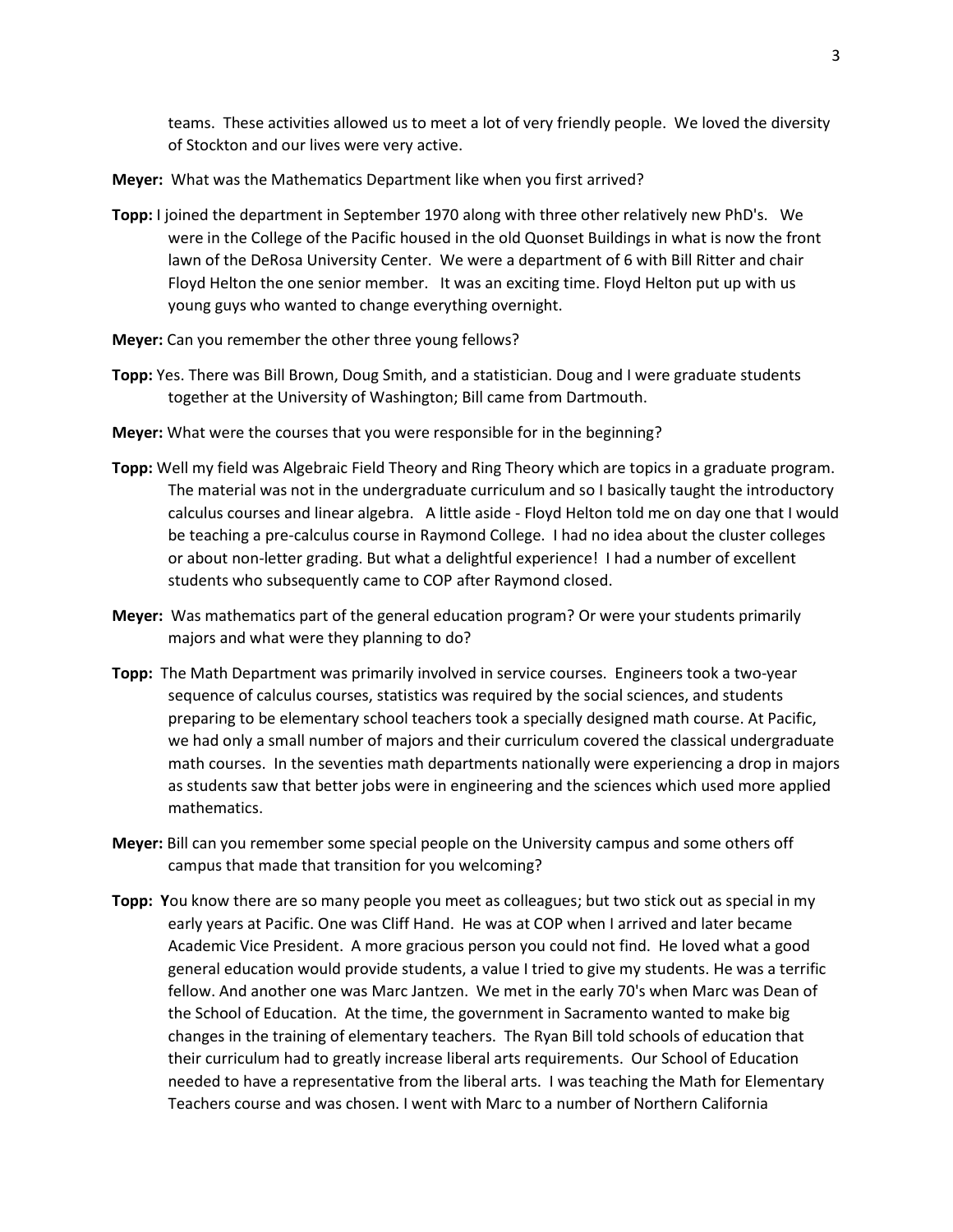education meetings. My role was to represent the liberal arts in these discussions. I gained a great deal of respect for Marc and the faculty in the School of Education.

- **Meyer:** I played a similar role for credentialing in physical education. Let's move ahead and talk about student interest in pursuing a math major at Pacific. You indicated that students wanted the emphasis to be on applied math. How did that go?
- **Topp:** Doris this was a difficult time. All of us young faculty saw the writing on the wall and wanted to see changes. We wanted to find ways to make our math curriculum more relevant for the day. Floyd Helton gave us free rein.

A year or so after I joined the department, we had a couple of openings. Even with new hires, we would continue to be a small department with a heavy service load. Trying to move our curriculum in a new direction was challenging, a little like turning a cruise ship at sea. We focused our hiring priorities on finding faculty members with strong applied mathematics background. We hired Bill Ford who came from the University of Illinois with a degree emphasis in differential equations, important for engineering and physics. We also hired Dave Hughes, a statistician with good experience as an industry consultant and advisor for graduate student projects requiring statistics.

At this time, the Math Department offered only a B.A. degree with concentrations in the traditional math areas (we called this the "pure math" option) and a probability/statistics option. The University was encouraging cross-disciplinary study and so we offered a new Cross-Disciplinary B.S. in Applied Math-Physics. We added a course in numerical analysis which emphasizes ways to find numerical solutions to problems that arise in the natural sciences, social sciences, engineering, and business. The solutions involve using computers for the calculations.

- **Meyer**: Was this an attempt to start up computer science?
- **Topp**: Not at all; that startup was still in the future. At this time there was a good deal of computing being done on large (mainframe) systems. The programming language FORTRAN (Formula Translation) gave engineers and scientists computer routines to carry out calculations that were previously done by hand (remember the slide rule). Another language COBOL (Common Business Oriented Language) allowed a computer to manage inventory and process payroll. Statisticians used SPSS Statistical Package for the Social Sciences) for data analysis and correlations. All of this was used by professionals and taught in university engineering and statistics classes. At Pacific, we had a Burroughs B6700 mainframe that supported a large lab where students could work on assignments and projects. There was computing on campus but this was not computer science; however, it certainly planted the seeds.

In 1974, we did offer an Introduction to Computer Science course. It provided students a chance to study a little FORTRAN, to learn how to communicate with a computer, and to run computer routines and packages. Our new math hires had some experience with computing. Bill Ford developed a background from his MIT undergraduate program and Dave Hughes made extensive us of available statistical packages.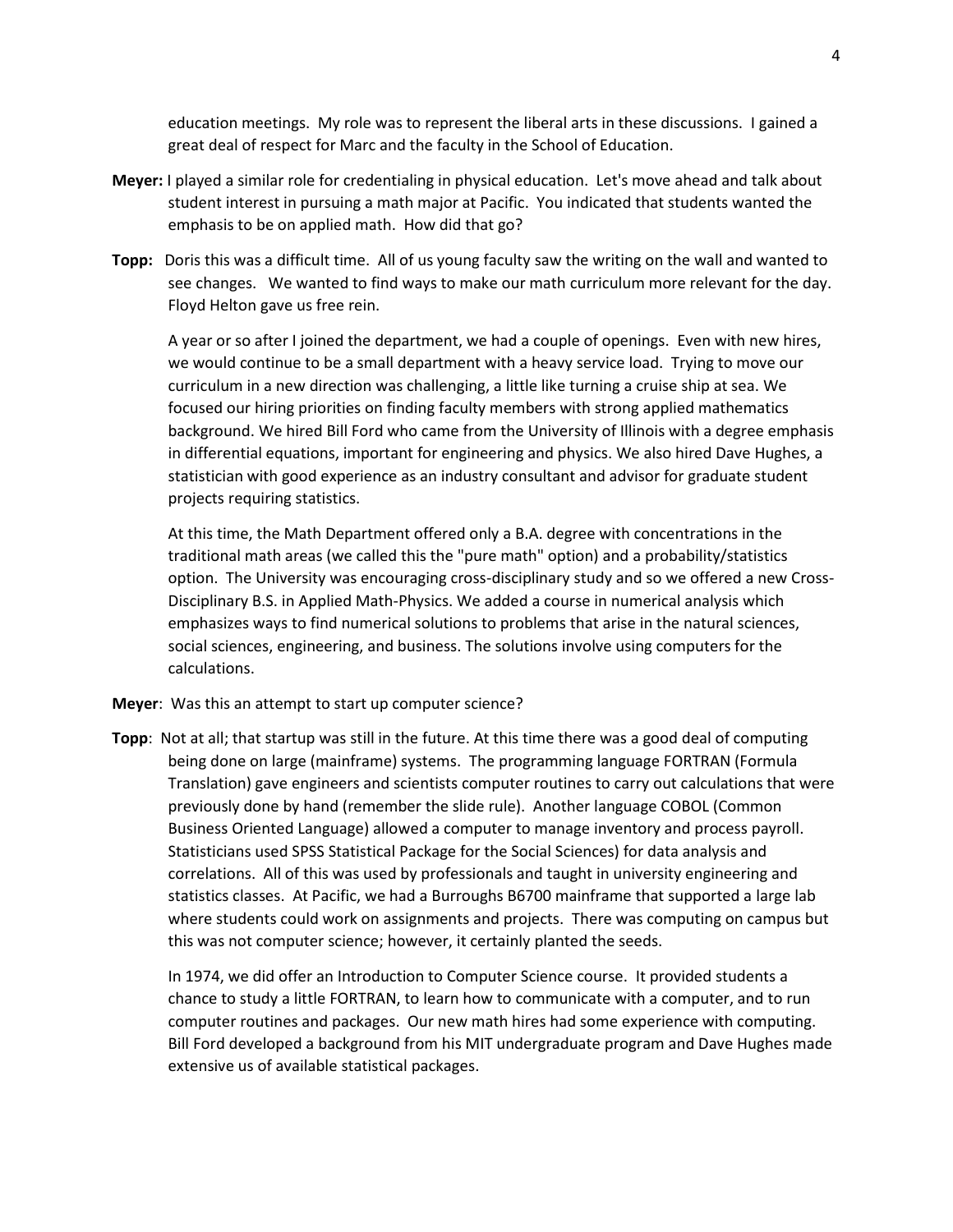- **Meyer**: How did the new emphasis on applied mathematics proceed? Did it have the effect you hoped for?
- **Topp**: To some extent yes. Roland diFranco became chair in 1975, a job he held for 3 years. A good number of courses in the curriculum needed to be updated to add an applied math focus. Whenever possible, a new course or independent study was added. The new emphasis was geared to stimulate student interest and use good marketing to increase enrollment. One example was operations research which is a branch of applied mathematics that applies analytical methods to help industry make better management decisions. I spent a semester at Stanford taking courses in the area. A colleague, Bill Brown, and I offered an Introduction to Operations Research evening course. It was well received but we did not have time or resources to really develop this area. Bill Brown continued to offer the course for several years.

In 1977, the math department began offering a B.S. degree and divided the curriculum into areas of concentrations which had designated faculty to teach the courses and serve as advisors. The areas were Pure Math, Applied Analysis (used by engineers, physicists, and hard science researchers), Operations Research, and Probability/Statistics. This was the way mathematics presented itself to students going forward. There was a concerted effort to support each of these areas. Admissions helped out with marketing but with only limited success. To the students it was still a degree in mathematics and they saw excitement and good jobs on the horizon if they took up computer science. At the same time, the department's service load was increasing. The social sciences required statistics, business had students take a finite math course, and additional calculus resources were needed to serve health sciences programs.

Doris, there was a very humorous side to our department's marketing strategy. It involved attaching a number to a course. For years, long before us young faculty came, math courses had numbers seemingly unrelated to one another - Oh yes calculus I and II would have successive numbers. But then our faculty took to creating a numbering scheme each time catalog revision was due. One year we decided that courses taught every year should have an odd number, every other year an even number. So the class Elementary Functions (pre-calculus) might go from 70 to 71. After we introduced areas of concentration numbers were changed so courses in an area would have their own block. Analysis got the 50's (51, 53, ..., 155) with upper division in the hundreds. Elementary Functions, a prerequisite for Calculus I (51), was numbered below 51 into the 40's block. It became 41. Within a few years, a course could be numbered 70, then 71, and then 41. Each year we went to Courses and Standard for approval of number changes. The committee gave approval but with disbelief that mathematicians would so struggle with numbers.

Later, when computer science courses were added to the curriculum, they needed their own block, a point of some contention. If numbered in the 20's they would appear to be less difficult than courses with a 30 or 40 number. I could go on but you get the point. It was a self-imposed dilemma.

**Meyer**: Not seeing a significant improvement in enrollment must have been disappointing. It took a lot of effort to carefully assess your curriculum, get the new courses approved, and revise catalog copy to market the program and emphasis. Where did you go from there?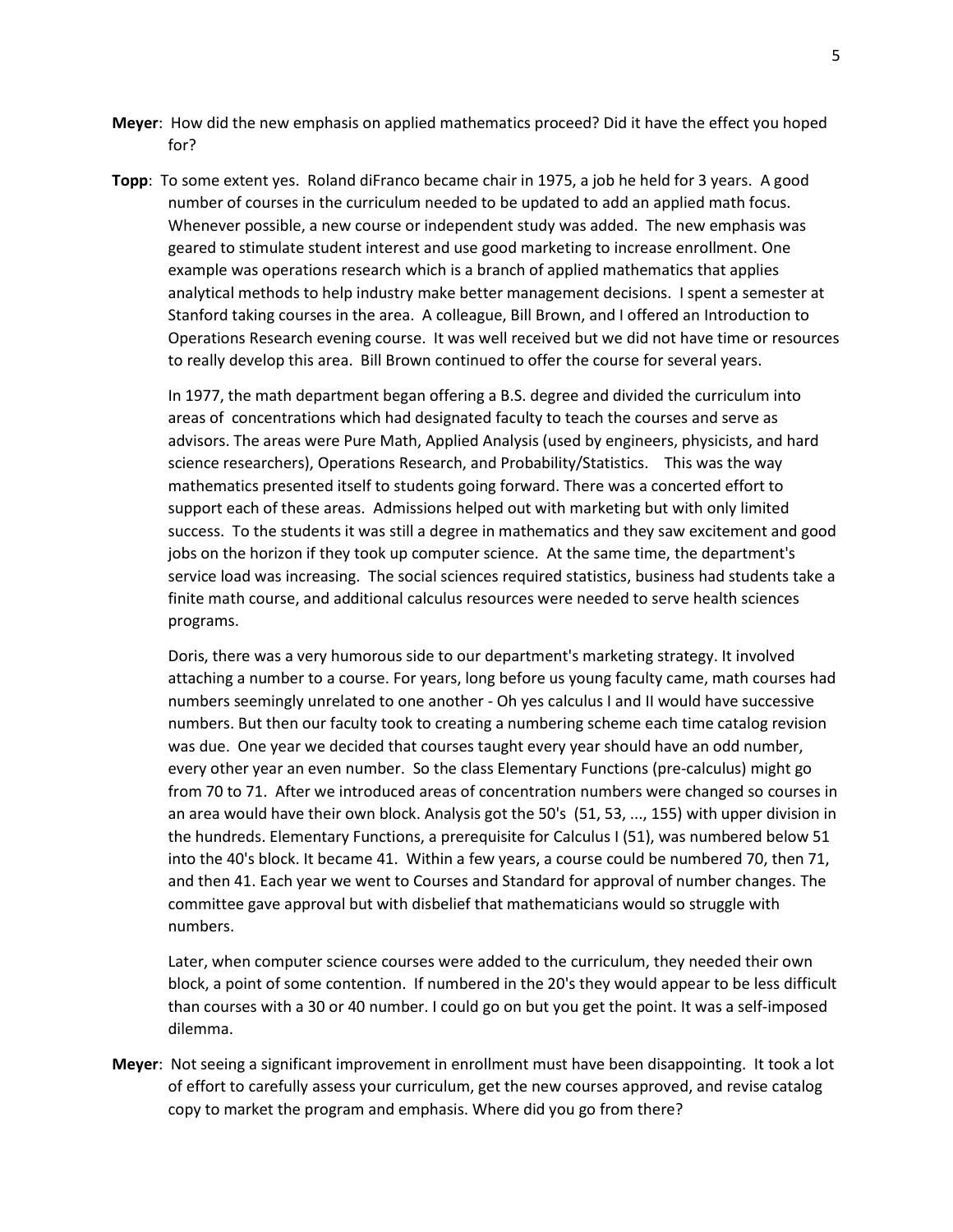**Topp**: Before we continue, let me tell you about an important event.

The Mathematics Department moved from the Quonsets to the South Campus around 1976. I remember somewhat fondly the Quonsets, old World War II metal buildings. Two of the offices had outside windows; the others were little dark-paneled caves. The department office was in an annex having a door from the chair's office and a door from the outside. To pick us one's mail, you hoped Stockton was not having a pelting winter rain. It could be a drenching experience.

The move was welcomed. Pacific had recently purchased the old Delta Campus soon after the junior college move to new facilities on Pacific Avenue. The campus had a few permanent buildings and a few high ceiling steel buildings for tech training and the maintenance shops (paint, print, automotive etc.). The University immediately referred to the Delta purchase as the South Campus. The Pacific campus was termed the North Campus or the Main Campus. The most important permanent building was the Classroom Building. That is where we moved. We were one of the first departments in the building; a few biology people were upstairs and a few chemistry people had labs on the first floor next to us. The building was pretty much unrenovated with a lot of empty rooms. As the Math Department grew on the South Campus we would commandeer rooms. Only a few in the administration knew what we were doing. In the summer, we obtained paint that was left over from Main Campus projects and, with minimum pay and plenty of pizza, we got some high school to create usable classrooms. We no longer had to trek up to Wendell Phillips or Morris Chapel for classes. As time went by, we expanded within the Classroom Building and made it a true home. I will leave the details for a little later.

- **Meyer:** I remember that time. For us on the North Campus, you were "down there". We knew it housed some science people but few other details.
- **Topp**: Doris, before I mentioned the move to the South Campus, you ask how the department was attempting to grow its major. There is a bright side here. In 1975, the catalog had an interesting statement "the University supports student interest in computer science." This was a low-key way to say the University recognized a ground swell of student interest in computers and would be on board (details would come in the future).

Many of our students were TA's at the Computer Center Lab which now is the location for HR. While they learned to help students with their course-related software packages, the TA's also learned how to access and use some of the features of the B6700 mainframe. Many wanted to go much further and figure out how to write code that would use its more technical features. One of our exceptional students, Don Gregory, was the poster boy for this. He understood he would need to learn ALGOL (Algorithmic Language), a language that was used by Burroughs in the design and implementation of its operating system. The language was developed in the 60's by researchers who wanted syntax and constructs that would allow a programmer to design algorithms and code much like a person would think. It was the precursor of most languages that followed. Don studied ALGOL with a vengeance and ended up publishing a detailed manual soon after graduation.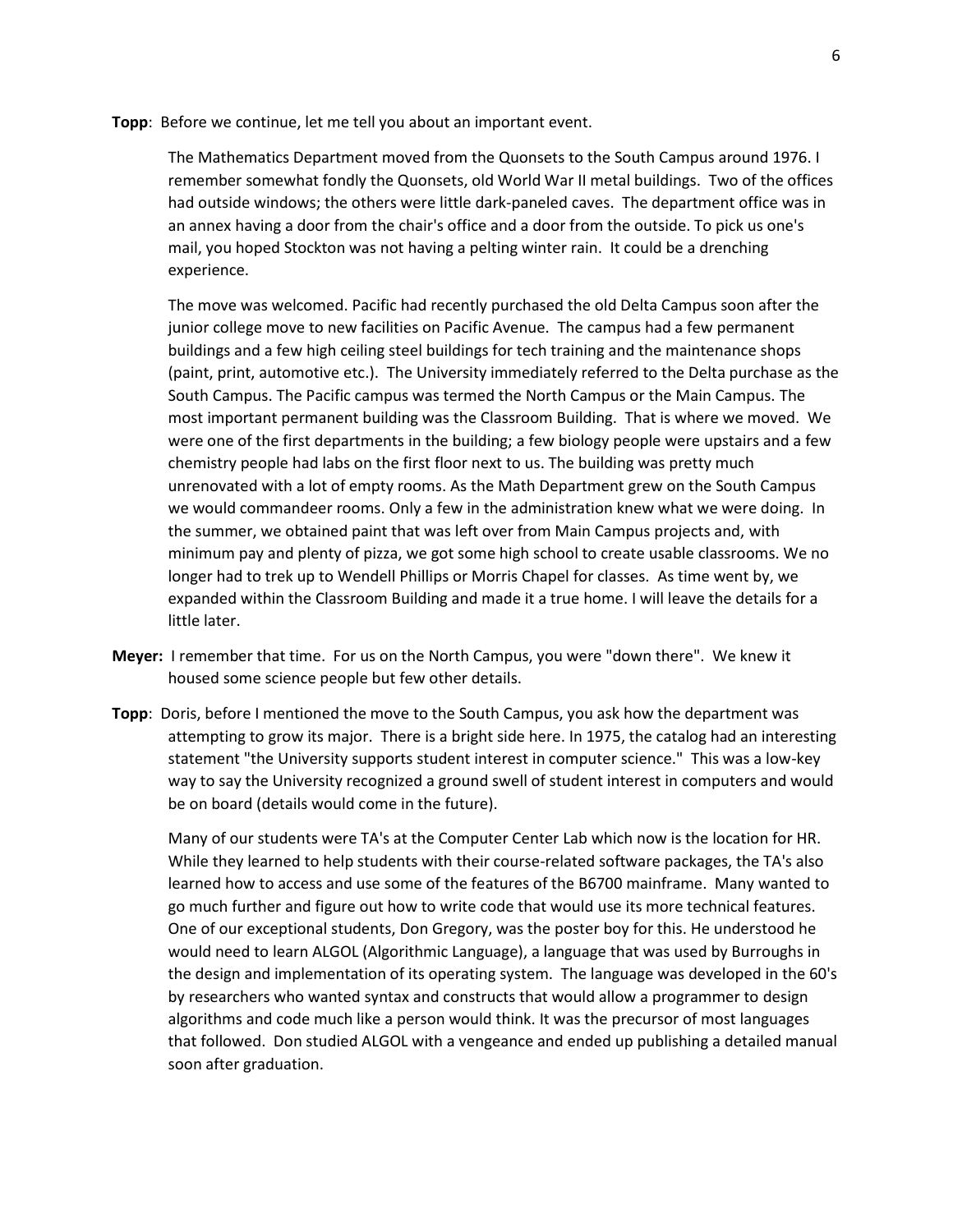I mention Don and ALGOL because they were part of our computer science beginnings at Pacific. He and others wanted the University (our department) to provide the promised support. The problem was that none of our faculty was formally trained in computer science; Bill Ford had some undergraduate training while at MIT and became the leader in our introducing a few computer science courses into the curriculum. He offered an Introduction to Computer Science course using ALGOL. He also oversaw some independent studies for highly motivated students like Don Gregory.

As time went on, the department continued to offer the introductory course and added an applied computer class "Computer Approaches to Mathematical Problems". Bill Ford offered a new course that looked at data structures which looked at ways to enter, access, and update data as well as providing searching and sorting algorithms. This course, entitled Programming Languages, also introduced students to the theory of structured programming. The intent was to show students that "programming is a science not a bag of tricks." With these courses we had a skeletal computer science program.

There was a lead up to our selecting these courses and writing catalog copy. In the 60's a few larger universities had computer science programs. They were often in schools with a strong engineering emphasis like Purdue University that established the first computer science degree in the early 60's. What these early programs should contain and be described was an issue. The ACM (Association of Computing Machinery) published recommendations for academic programs in computer science. The report was termed Curriculum '68 and helped develop computer science as an academic discipline and gave a framework to describe courses and programs. When use this report to help us get started.

- **Meyer**: Bill, it's amazing how computer science kind of crept into the department course by course. Bill Ford was the lead, how did you become involved?
- **Topp:** In about 1976 I took on the pleasant task of exploring computer science. At night, I had a computer monitor and modem on a table near a phone. The modem worked by inserting the phone handset into the modem and calling the University Computer Center. An annoying problem was that I had a wonderful dog who would every so often bark causing the modem to disconnect. I was frequently redialing. I started out teaching myself FORTRAN. I learned the process of entering a program, compiling it, and creating output. Having to find syntax and logic errors (debugging a program) was a great learning tool. FORTRAN is easy for a mathematician since a program would often look like a series of math equations used to solve a program. Also engineers and scientists had created a good deal of FORTRAN code to solve familiar math and physics problems. I learned a lot about how to design and code routines by tracing existing quality FORTRAN code.

After a short time, I turned my attention to learning ALGOL and a more in depth study of CANDE (Command and Edit) which was the Burroughs user interface. It had instructions to compile and execute programs, and manage file systems.

**Meyer**: You just described how you got involved with computer science. How did this carry over to the curriculum?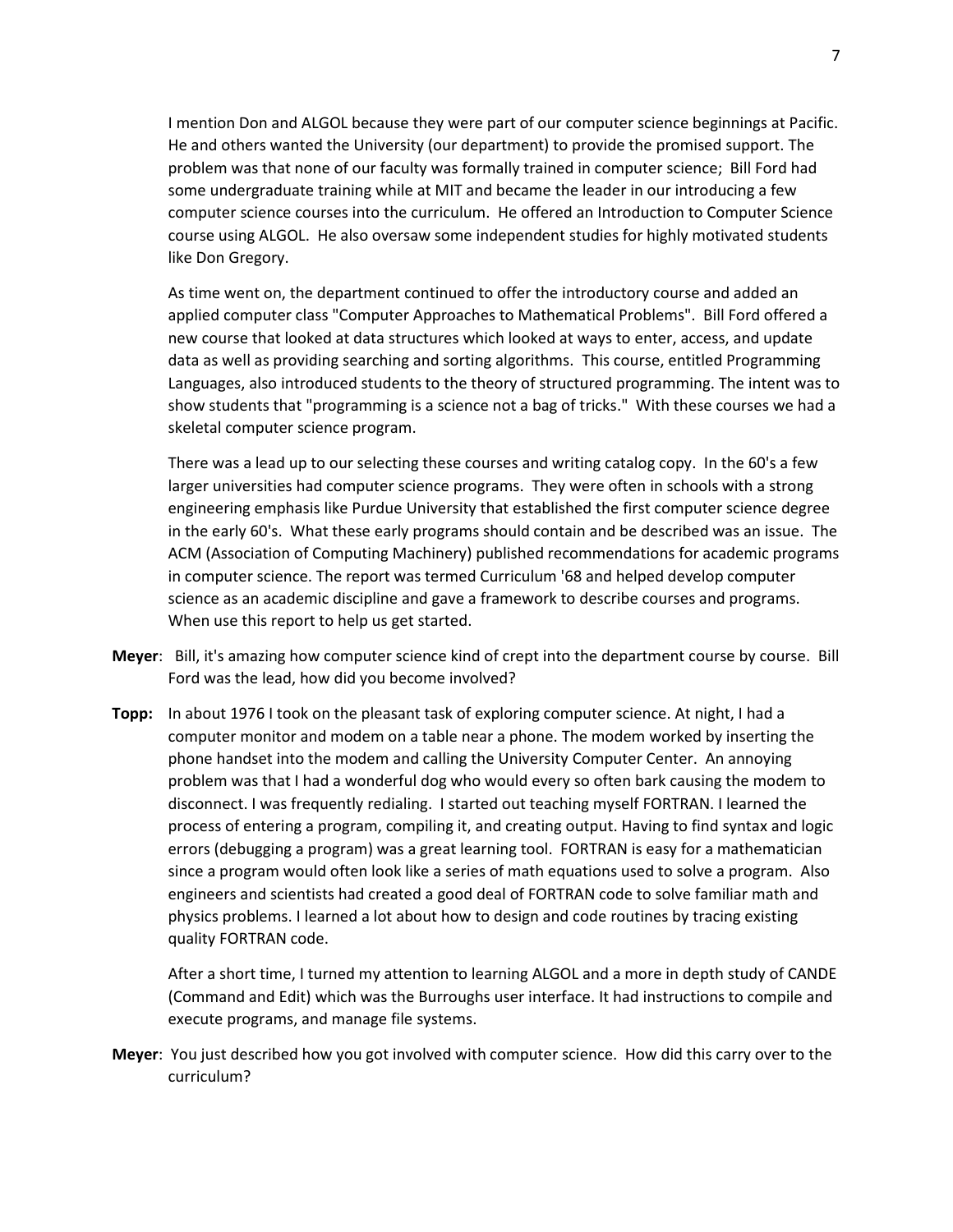**Topp**: Doris, I think a little background is needed. In 1977 the math degree became a B.S. (Bachelor of Science) degree. I think the B.A. in mathematics was retained requiring fewer courses. It was clear the department needed to serve the growing number of existing math majors who were interested in a formal study of computer science. Admissions saw that a number of students that wanted to come to Pacific expressed an interest in computer science. We had students from other programs that wanted to switch majors and begin studying computer science.

In response, the department added computer science as an area of concentration that could be used to meet degree requirements. The department understood that that it had to build a more robust computer curriculum that gave students exposure to a good range of topics, had introductory programming courses, and established prerequisite requirements. Bill Ford was assigned full time as a computer science instructor.

It was clear that Bill needed support. I agreed to help and began to work closely with him. We became very good friends, actually lifelong friends. We interacted with each other throughout our careers at Pacific. I taught the introductory computer science class using the BASIC programming language. ALGOL was introduced in the Data Structures and Programming Language course. Topics like compiler construction and operating systems were offered as independent studies. The department introduced a "1st Course in Numerical Analysis" which looks at numerical approximation techniques that use computer algorithms. It covers important everyday problems in math, computing, engineering, and physical science disciplines. It gave our students experience with often-used applied computer science. It was later adopted by Engineering as a required course. The skeleton computer curriculum continued to grow.

- **Meyer:** Let me get this straight. Your "computer science students" were still identified as math majors getting a B.S. in mathematics with a concentration in computer science. Their program involved a good number of upper division computer science classes. But they were not computer science majors, right?
- **Topp:** Doris, it was a little confusing. The administration understood this. The University was about to make important changes that would create Computer Science and Computer Engineering degrees. Trying to keep this all straight is difficult. I hope I can recall important ideas and put them in some kind of time line. Good lord, it was some 40 years ago.

A little background is important. In the 70's there certainly was a strong interest in computing but the field of computer science was very young. There was a feeling that computer science as a field of study should simply be part of electrical engineering or mathematics. In fact, a good deal of early computer training was part of the curriculum for these two disciplines. Over time, as computers were used for more and more tasks, it became clear that designing and writing programs for computers to solve problems was difficult and requiring theories and practice unlike those used in existing fields. Computer science needed to be recognized as a discipline in its own right.

We had great demand and interest in computer science but no separate degree or major. Seeing what was happening at other universities, our administration took action. It was understood that there were enough resources in math and electrical engineering (computer hardware) to begin offering Computer Science and Computer Engineering degrees.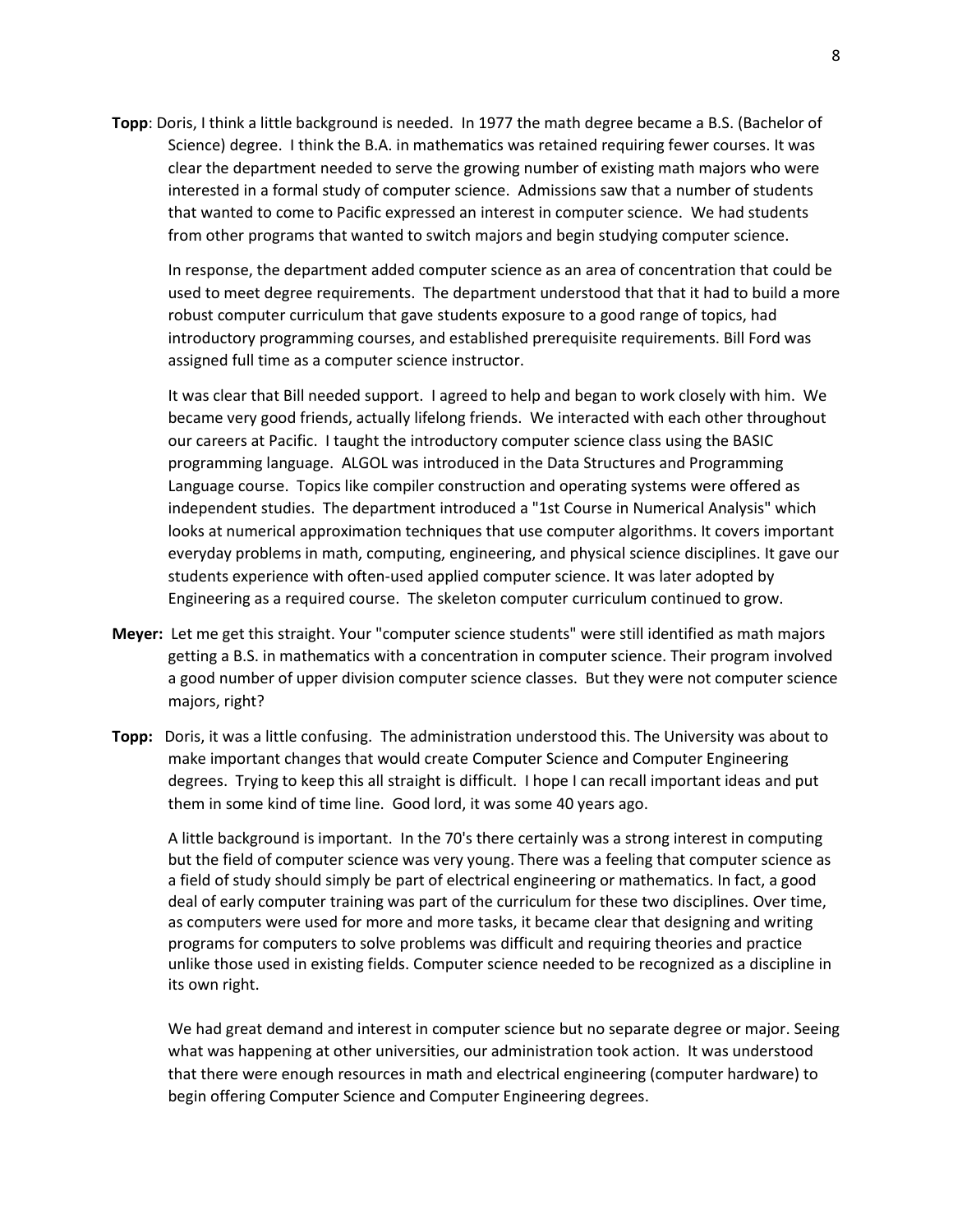Academic Vice President Alistair McCrone understood this. He saw the great demand and interest in computer science and that Pacific had no separate degree or major. Seeing what was happening at other universities, he took action, recognizing that there were enough resources in the mathematics and electrical engineering departments to get started. He pulled together faculty from these two departments and charged them to create computer science degree programs which he termed "separate but complementary." He understood that some new hires would be required but wanted the programs to share as many courses as possible. Administration recognized that the hires and the equipping of a computer lab would be an expensive proposition. The pool of potential hires was small and they expected high salaries. Computer hardware for a lab was very expensive - a small 10 megabyte disk cost thousands of dollars. Today you can get 100 times that much for pocket change!

A 6-person task force was created, 3 from mathematics and 3 from electrical engineering. Bill Ford and I along with Roland diFranco came from math; the engineering group included chair Dale Dunmire and an experienced faculty member with good computer background, Ron Pullyblank. I had just become chair of the Mathematics Department.

#### **Meyer:** What happened?

**Topp:** We met and created the computer science and computer engineering degree programs. The process to organize curricula so the programs could share courses, to get University approval, and to make the hires took about a year. The math department began offering the Computer Science degree in 1979 while engineering started theirs in 1980. In the planning stages we envisioned a lab that would serve equally both degree programs. We moved ahead with this goal in mind. Things ended up quite differently.

#### **Meyer**: Was this lab going to be in the Computer Center?

**Topp:** Doris, the story of the lab has many interesting twists and turns. The planning group knew that the lab should serve the new programs in a separate facility. Basic computing needs would continue to be handled by the Burroughs and the Computer Center. We got the idea that it would be nice to have the lab situated halfway between the math department on the South Campus and computer engineering in Baun Hall. We opted for the Wendell Phillips Building and acquired a small classroom on the second floor. All this was a bad idea. Without proper air conditioning for the terminals, the small room became stifling hot especially when it was jammed with students. It became clear we needed to find a larger space.

At the same time, the planning group came to understand that the lab would primarily serve computer science which would need to design the lab, purchase the equipment, and then manage it. Computer engineering would need labs that catered to hardware. Colleagues from other universities gave us good advice. They made it clear that if we wanted to start a program like this, we needed to make sure that students had their own computer system; otherwise they would go in and crack every computer on campus. We already had experience with this. We settled on a large room in the basement of the Classroom Building and looked into getting a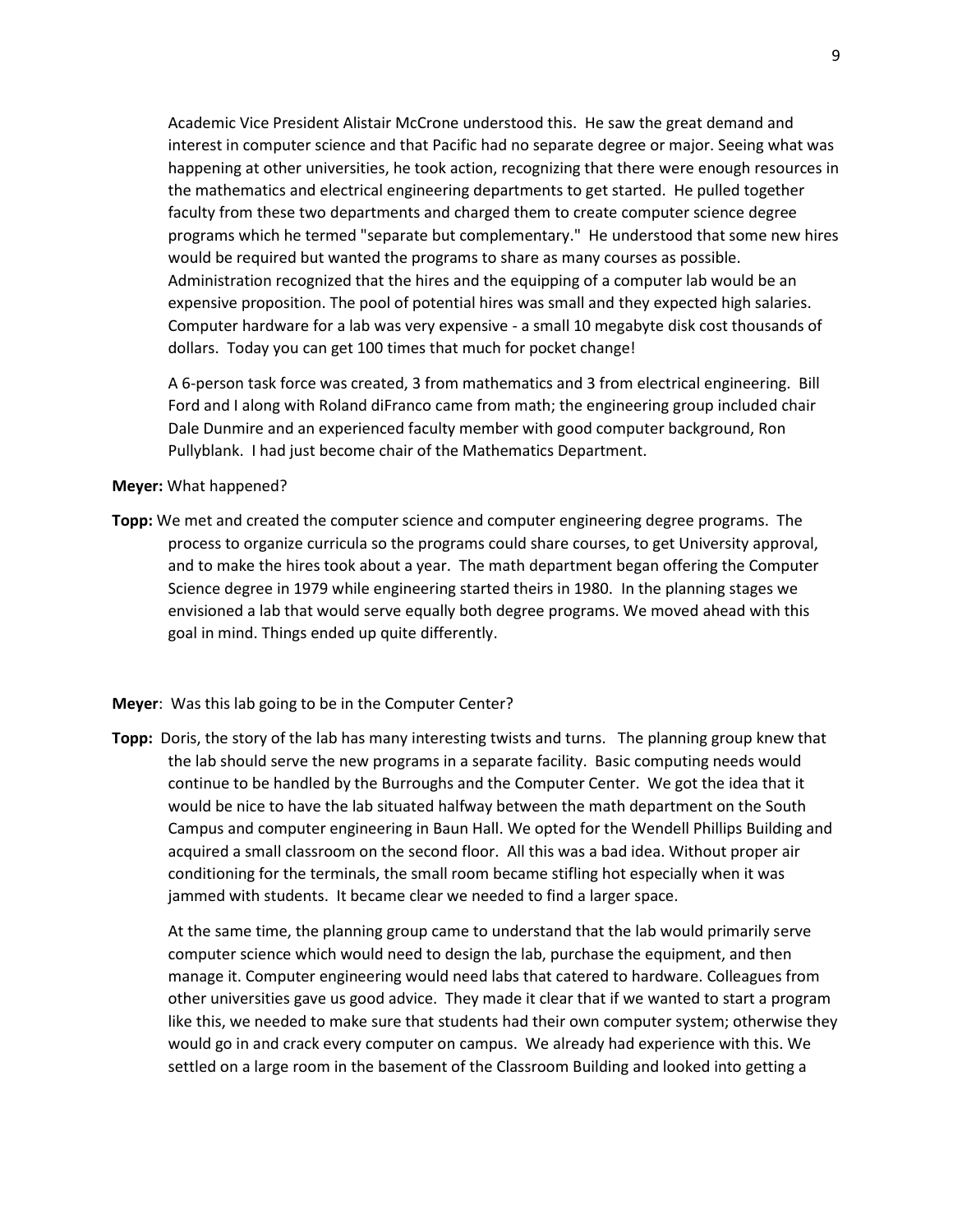separate computer. The arrangements would work fine once the room got a coat of paint and new ceiling lights.

Equipping the lab was important. We purchased a PDP-11 minicomputer from [Digital](https://en.wikipedia.org/wiki/Digital_Equipment_Corporation)  [Equipment Corporation](https://en.wikipedia.org/wiki/Digital_Equipment_Corporation) (DEC). A best seller in the 70's and 80's, it had hardware features and a UNIX-based operating system that became a model for others. At this time AT&T made available to universities the documentation for UNIX. Boxes containing reams of manuals were shipped to us. They were very well used.

Bill Ford downloaded and then modified a software system developed at the Newcastle University (England). The system, termed the Newcastle Connection, was designed to interconnect UNIX-like systems. Bill provided students a network of terminals, disk drives, and printers, all connected to the PDP-11. The lab was a hotbed of learning. Students used the software and documentation provided by AT&T and Newcastle to gain networking and systems programming skills. This was important as it helped students find ready employment in Silicon Valley.

- **Topp:** Doris, recalling the lab has me thinking about some crazy things that happened while getting computing growing in the department.I hope this might give the reader a little better feel for our goings on. With the lab in the basement, the department wanted to connect faculty offices to the PDP with access to the Burroughs. It was critical for faculty teaching computer classes so they could conveniently work with students. With little regard for our health, Bill Ford and I went up into the ceiling crawl space of the Classroom Building and climbed around heating ducts to drag a cluster of wires designated for the different offices. The crawl space and ducts were covered with dust - God knows what else was there! Proudly we had a primitive computer network.
- **Meyer**: You indicated that the Computer Science degree was approved. Did this degree become part of the math department offerings and what happened?
- **Topp:** Yes. At this time, computer science is within the math department. Bill Ford and I went to the ACM (Association of Computing Machinery) conference and were fortunate to find an excellent candidate who had gotten his degree at Rutgers and wanted to come west to be with family.

Our computer curriculum expanded, in part from our cooperation with electrical engineering. We were able to offer a set of courses that presented important topics in computer science systems programming, operating systems, compiler construction while engineering offered a microcomputer course. Mathematics introduced a course in discrete structures which looks at topics like combinatorics, graph theory, and sets/logic. Computers are critical for solving problems in these areas.

There was a significant change in our computer curriculum when we began using the language Pascal in lower division courses. Pascal is a computer programming language developed by Niklaus Wirth of Switzerland to teach structured programming. It is a robust language with relatively straight forward syntax and structure ideal for teaching students. It was adopted by most universities for their introductory computer classes. Bill Ford and I flew to the University of California San Diego in July to get a newly written Pascal compiler that would run on the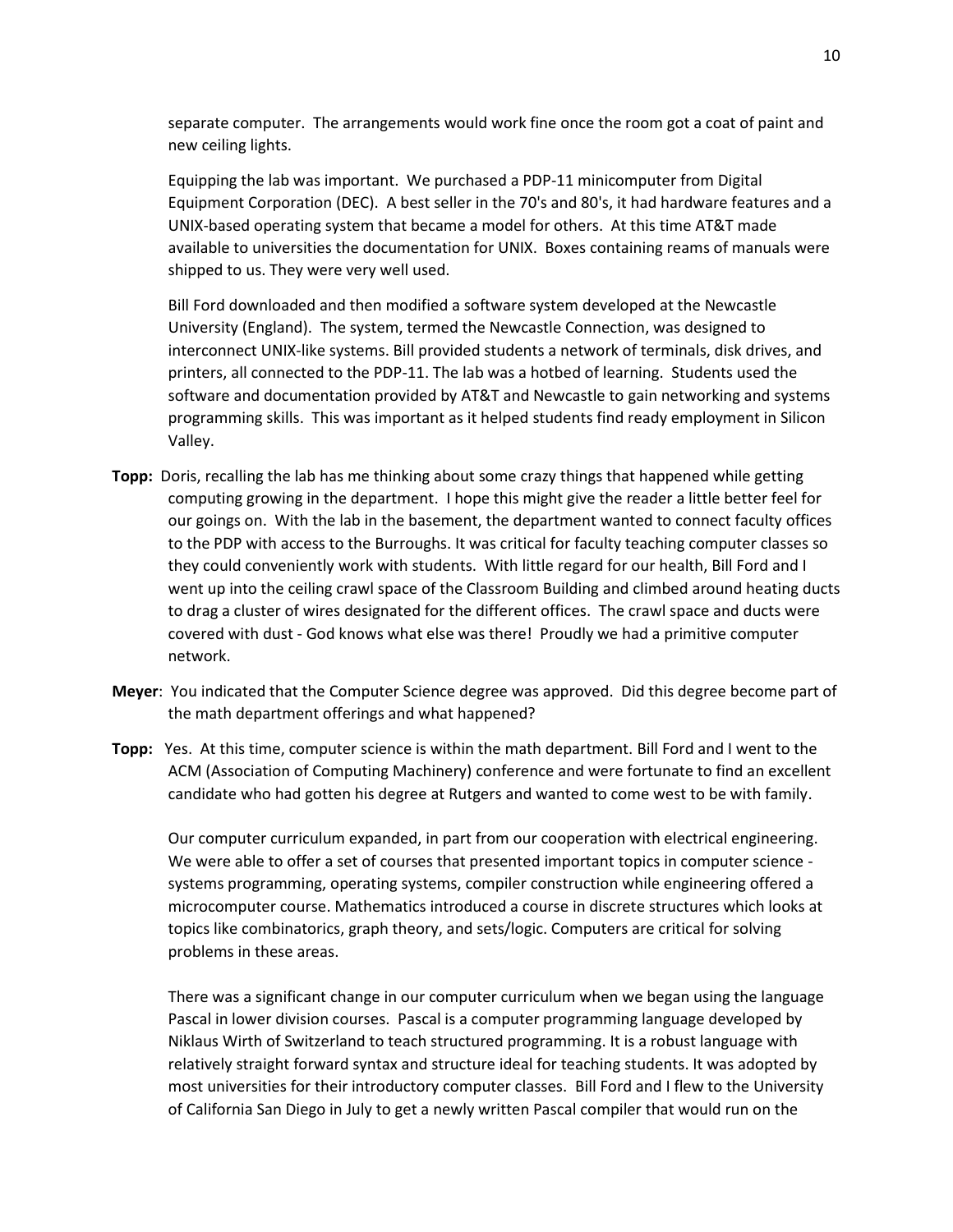Burroughs. August was used to learn the quirks of Pascal and its implementation on the Burroughs. I introduced a new course "Introduction to Computing with Pascal" in the fall with a hand-on lab. The students enjoyed the course and so did I, despite the fact that I often had to stay up late night writing lectures and testing of the software. Beginning in 1979, my teaching load became the offering of computer science classes. It represented my fulltime transition to computer science.

One more thing: the University was encouraging students to look for co-ops in the summer. The Office of Cooperative Education existed in COP and we looked to it for guidance. More importantly, we got help from engineering which required two semesters of co-op in its 5-year programs. A number of our students got co-ops which were supervised by the co-op employer and the math department.

- **Meyer**: No doubt it was important that students could say they got a degree in computer science rather than a degree in mathematics with a concentration in computer science. You were chair now. Could you just settle in and relax?
- **Topp**: To some extent. We had a good set of computer courses in our curriculum and students were becoming more comfortable with the mix of computer science and computer engineer courses. With some adjustment, our students did pretty well in engineering labs that dealt with testing circuits and wiring boards.

In 1981, we hired Ken Hunter, who had a master's degree in computer information systems. This is an area that develops computer models and applications for industry and business management Ken may have lacked the PhD but he had a good deal of consulting experience. He was a great colleague and totally committed to helping students. He was a wonderful hire.

As more and more students were looking for the computer science degree, we could identify different areas of interest. Some were your techy-type who took computer classes and then hung out in the lab. Others saw that a strong math background would appeal to many employers and would open opportunities. Still others wanted less of the systems training and more of computer applications, particularly for business. In the catalog we presented different options for the major - Systems, Mathematics, and Information Systems. The majority chose Systems which required taking most of the computer classes. The Mathematics option required a solid computer background but left space for students to take upper division applied math courses.

This group often took overloads so they could complete both the Systems and Mathematics options. I had a couple of very bright and motivated students who took a number of physics courses in addition. They are having wonderful careers at Lawrence Livermore Sandia Lab.

With Ken Hunter on staff, we could offer a information systems concentration that had students taking fewer computer systems course but adding courses in economics and business management. Most of these students wanted to end up in business but with a knowledge and appreciation of a computers' ability to process data, simulate production models, and manage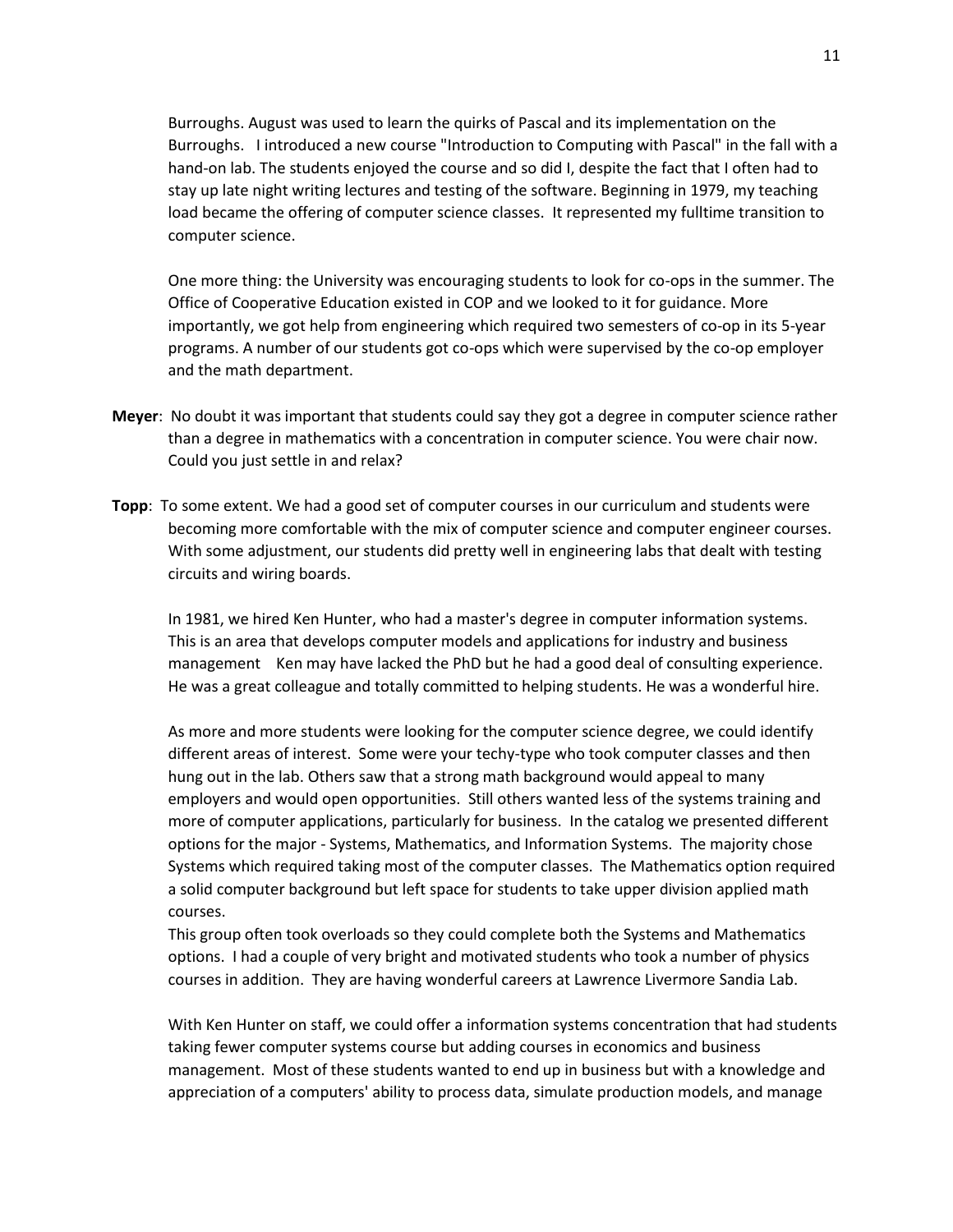inventory. Initially there was some reticence by computer science and School of Business students to choose this option. They felt it was a computer degree for the "less capable". Ken dispelled this by recounting his experiences and presenting exciting and challenging information systems classes.

- **Meyer**: You said things were pretty stable and comfortable, but only "to some extent". What were some of the issues that were challenging?
- **Topp**: Doris, to put it simply it was enrollment, enrollment, enrollment. I was still chair for mathematics and for computer science and continued so through 1984.

For mathematics, the number of traditional math majors stayed pretty constant. It was enrollment in the math service courses that grew. Statistics was being required by more departments, the growing pre-med and pre-dent programs required calculus, and enrollment in engineering remained strong. The University had a general education program that had a math competency requirement. This involved creating the Math Resource Center that served those with limited high school math background. Class sizes got too large and faculty teaching loads were almost exclusively service courses. When I met a faculty member to discuss scheduling, class sizes in low level service courses always came up. When the topic came up in department meetings, I smiled, thank everyone profusely for their commitments and promised I would try to get help. The COP dean was sympathetic but totally unresponsive.

Enrollment for computer science had its own dynamic. Remember this was a time when PC's became popular. Businesses had an IBM PC on each desk and kids were enjoying their new Commodore 64. Silicon Valley startups were popping up seemingly everywhere. President Reagan greatly increased the defense budget which had a trickle-down effect on hiring for a whole range of defense related companies. Interest in being linked to a computer education was important in the minds of many students. An example will tell the story. Each year, Admissions would have an on-campus open house for perspective students. In one session we had 2 new perspective math majors and two classrooms in Wendell Phillips filled with interested computer majors. I ran out of brochures and chatted well into the afternoon with parents. Students on campus would daily come in for advising and getting papers to change majors.

Staffing courses was a nightmare. We had a long list of upper-division courses that needed to be taught each year. New majors needed the lower division courses which were also popular with students around the campus that wanted to explore computer science. The programming courses needed labs for hands-on experience and so class size had to be limited. We needed to schedule multiple sections for these courses.

Bill Ford and Ken Hunter were fulltime teaching computer classes. This was not enough and I began to need (to commandeer) faculty from the math side of the department to teach some of the lower-level computer science classes. Dave Hughes was an obvious candidate. He was very familiar with computers from his work with statistical packages. Dave was a good teacher and had access to notes and sample programs I wrote when teaching the introductory programming class. We had one or two math faculty that volunteered to help out. Doug Smith was the exception. His graduate studies in math logic were good background for his transitioning into our computer science group. He was enthusiastic and capable. Doug developed a senior level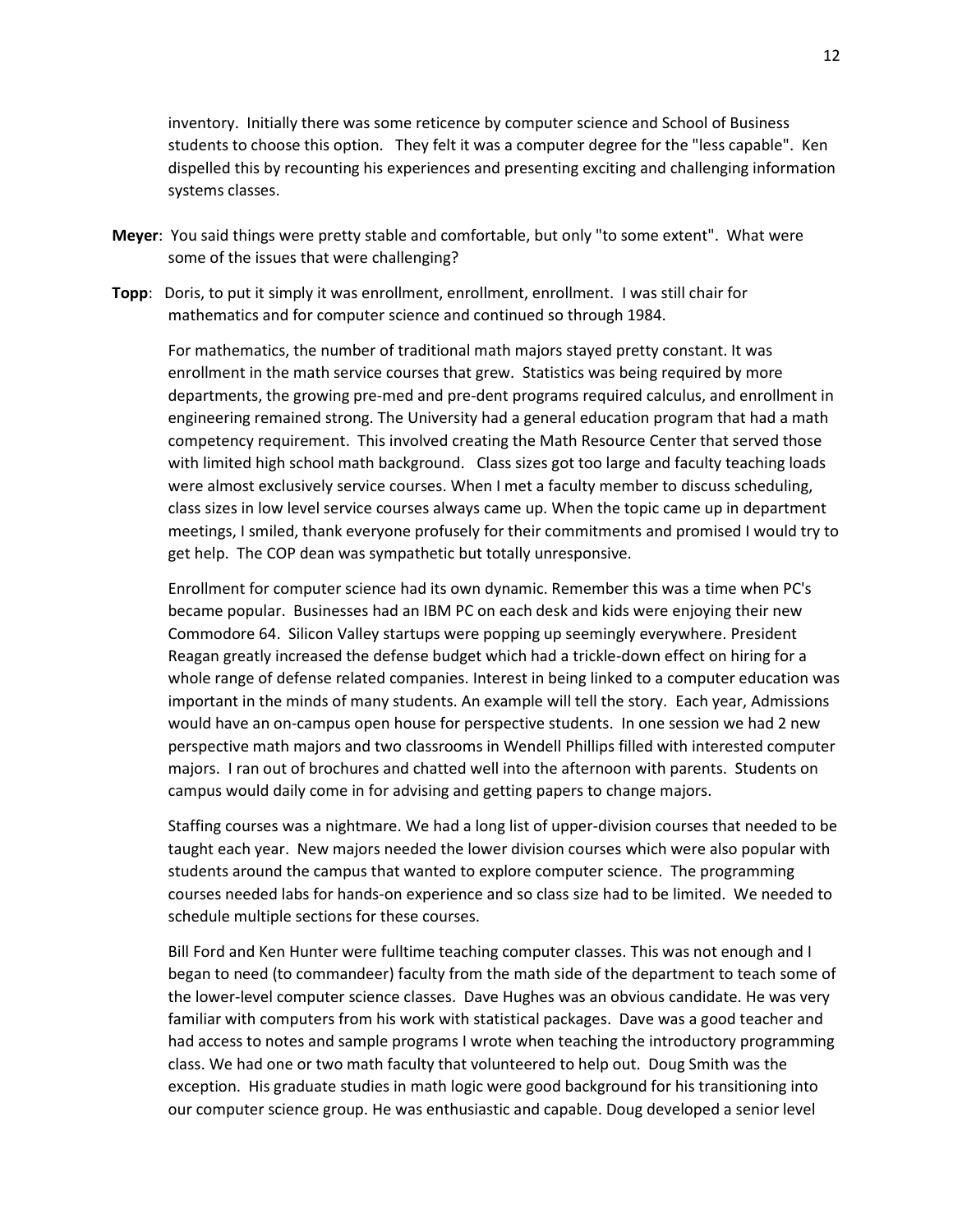course in computing theory that, amongst other things, looked at Turing machines which provided a mathematical model of computation. Doris, you may have seen the genius of Alan Turing portrayed in the movie "The Imitation Game" where he developed an actual version of his machine that broke the German's Enigma Code in World War II.

Recruiting and retaining computer science faculty was always difficult. I have already noted that the pool was relatively small although the number increased gradually as universities added graduate computer science programs. You had to compete with the needs of industry and the appeal of working with a research group. Salary was a big issue. We needed to hire new people at a salary that was significantly higher than our existing math faculty and most others in COP. Our administration in the early 80's did not help. A suddenly imposed blanket freeze on hiring and discussion that tenure would be curtailed led to Ken Hunter leaving. Computer science was attracting students and building a good reputation. We needed to add trained faculty.

- **Meyer:** You said you were chair of the Mathematics Department until 1984. During that time you were overseeing separate math and computer science degrees. Was it not the case that your faculty members identified as being in one group or another? This must have been a little awkward. Describe how things developed.
- **Topp:** Doris, I felt a growing split in the faculty. We were in one department with one chair but some were "computer people" others were "math people." It was difficult for some of the math faculty to see all the enthusiasm and innovation that was happing with computer science while they were asked to teach mostly service courses. As chair, I tried hard to service both math and computer science. Colleagues were sympathetic and realized that computer science needed the bulk of my administrative time. The situation was understood by my secretary and office staff. I ended my time as chair proud of what the entire department was able to accomplish and I was very grateful for the support provided by my colleagues and Dean Benedetti.
- **Meyer:** After your term ended, did the new chair experience the same problems?
- **Topp:** Yes, my 6 year term ended in 1984. I was pleased that Dave Hughes became chair. He was well liked and I thought the department should have a chair chosen from the math faculty. While Dave was responsible for the two quite separate degree programs, he let the computer science group set up the curriculum and schedule classes and teaching assignments. He got permissions for us to hire but let us do the recruiting. This arrangement continued for a year or so until we became a separate department with a separate chair.
- Meyer: By the mid-80's, you had built a strong computer science degree program with good enrollment. How did you move forward?
- **Topp**: At that time we were offering an information systems option within the computer science degree. However by offering only a few information systems courses and merely having students take economics and business courses, we were not adequately exposing them to the field. Students in computer information systems (CIS) would need an understanding of business management models and decision making processes. Business, communication, and organizational skills would be needed. Internships with businesses that made extensive use of computers throughout the company would be important. In many universities, substantial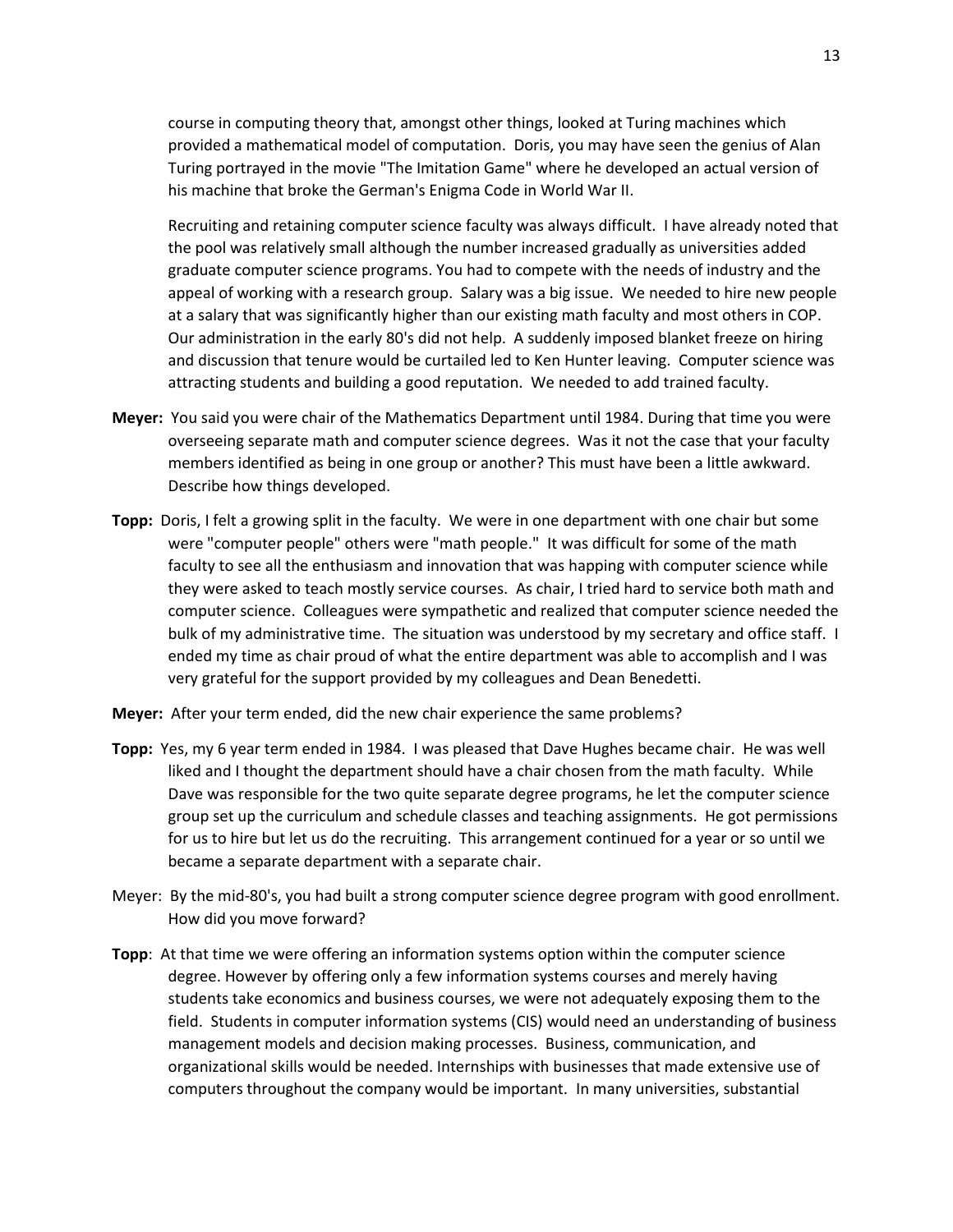investments in CIS programs were made and the degree was promoted. A growing number of graduate schools began offering a PhD in information systems.

In 1985 we hired Kouros Mohit who had recently graduated with a PhD in CIS. We asked him to look for ways to develop the information systems option within our program. He introduced into the curriculum Communication Systems Analysis, Information Systems Management, and Decision Support Systems. These courses, together with our database management course and our lower-division computer science offerings described a solid information systems option.

A year after Kouros was hired, we began offering a B.S. in Computer Information Systems. This gave our students a choice of which computer degree they wanted to pursue. Some came to Pacific wanting the CIS degree. However, in many cases, a student was studying computer science with knowing the long-term direction they wanted to take. Once they got into the program, students would assess their level of interest in the more theoretical side of computer science or in applications, specifically for business. Advisors discussed the options with a student when laying out his or her course of studies. A good number chose to pursue the information systems degree. They were well aware of expanding job opportunities. There was more than just a career Intel, Cisco Systems or same gaming company When companies like Amazon and Google came along, good jobs in information technology, communications, and marketing opened up. The same opportunities became available at local wineries or agricultural companies like Foster Farms.

Doris, two of my advises graduated with the CIS degree. They used their enterprise skills to build multi-million dollar businesses.

- **Meyer**: You mentioned that Dave Hughes was your chair for on a couple of years. What changes came about?
- **Topp**: In 1987, the Department of Computer Science was established. Doug Smith became its chair. There is a good deal of irony here. We started out as a single department with one degree occupying one space in the South Campus Classroom building. We then were a single department with two degrees in the same space. Now we are two departments with two chairs in one space. There were obvious administrative issues. Two separate department meetings were held, office staff now had split responsibilities, and the two chairs would often have quite different discussion with the dean when hiring and salary issues were involved.

Around this time I recall the university encouraging departments and schools to offer minors. It was hoped that students would build in a minor to promote cross-disciplinary study. Our department offered both a major and a minor in its Computer Science and in its CIS degree programs. The minor required students to take fewer computer courses combined with a pared down concentration.

On the academic front, the University wanted to insure that its graduates would have an ability to write. This is hard to define for different disciplines. In computer science one might think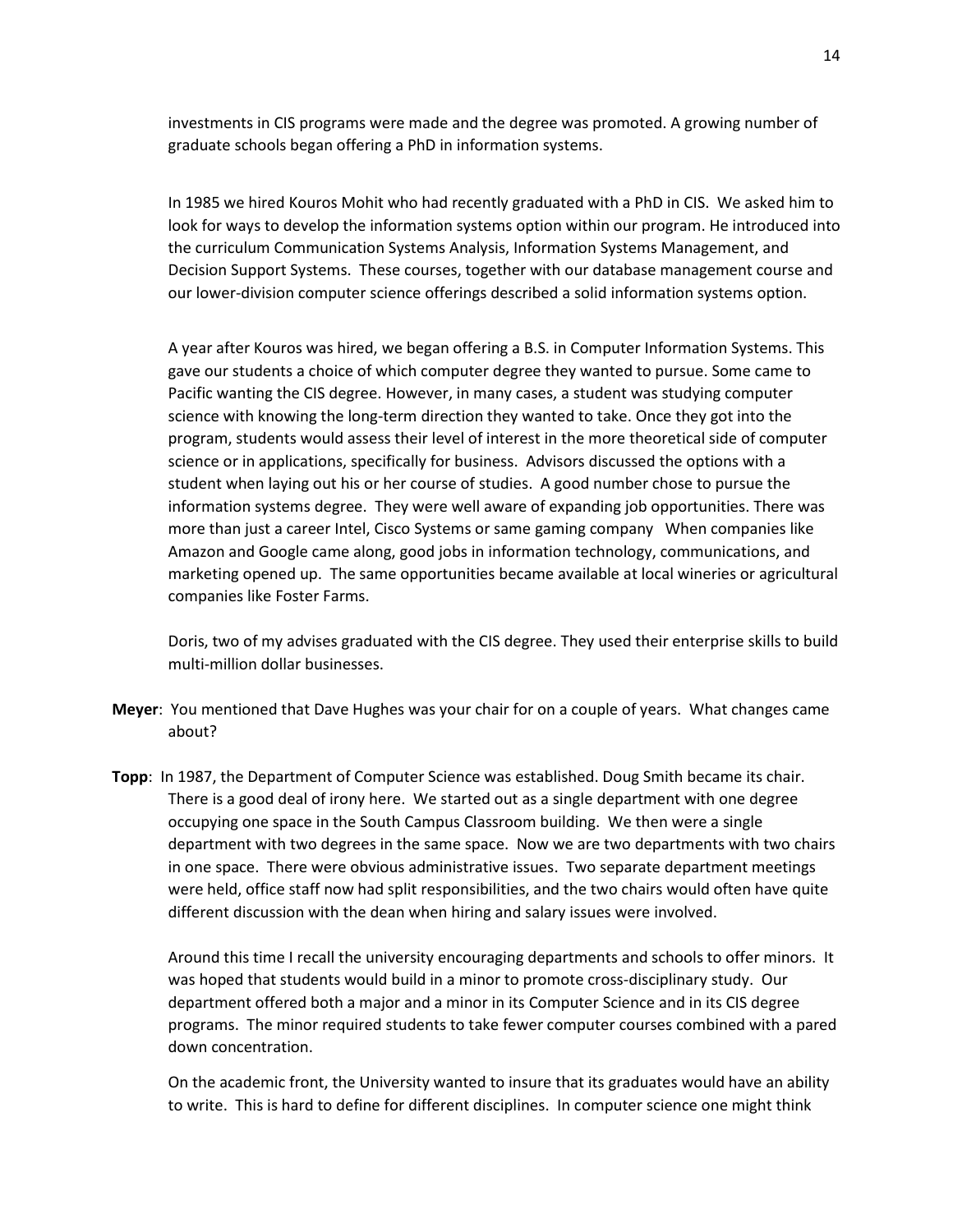that writing logically correct programs would be a measure of writing skills - our students wanted to think that. Our grads got a rude of wakening when they were assigned the job of writing documentation or a guide for a new software application. Our friends in engineering took a lead for their civil, mechanical, and computer engineering students by offering a course in technical writing and we gladly made this a requirement for our majors.

- **Meyer**: Having two different departments in the same space using the same office resources is unusual. How did this all resolve?
- **Topp**: In the mid 80's, biology and chemistry enrollment was booming with strong student interest in healthcare professions. It became clear that these programs needed more space in the Classroom Building especially for faculty research labs. Mathematics would need only a small section of the building provided computer science faculty and programs could be relocated. We were instructed to move to Hand Hall on the North Campus. More irony here; we started as the math department in the Quonsets on North Campus, moved to the Classroom Building on the South Campus and now was returning to the North Campus as the Computer Science Department. Doris, later you will discover that we were not done moving!
- **Meyer:** What was the Hand Hall move like?
- **Topp**: We moved into the first and third floor. I recall that the Communications Department was on the second floor. The third floor had been remodeled to provide business faculty with offices before they moved to Weber Hall. It housed our offices. We held department meetings in the chair's suite which was a long narrow room distinguished for its many slanting roof beams (duck you head!).

On the first floor we set up two labs, one a general purpose lab for our computer service courses and the other for our majors. A small machine room held a computer server, storage drives, and the hub for a local network which we set up to connect faculty offices and the labs to the server. Today we think of wireless communication. In those days network communication was done by dragging insulated copper wire from "pillar to post". UOP employed two skilled AT&T telephone technicians tasked to set up a campus-wide telephone network. We needed their telephone equipment and technology to wire an 8' by 4' panel that was the hub. They became great friends and volunteered to make the connections. They thought we were a little crazy (which we were) but God bless them.

Connecting the faculty offices to the ground floor server was a challenges. Fortunately, dragging wires from the third floor to the machine room was possible only because Hand Hall had originally been a student dorm. It had a shaft (for laundry?) that ran down through the floors to the basement. A couple of days into the move, we carefully ran 3 wires from each faculty office along the third floor's drop-down ceiling. Very carefully we put tags with a name and a number at each end of the wire and sent them down the shaft to the machine room. Our AT&T friends found it interesting that they were relying on a paper tag to make a hub connection. This was a low tech operation in many ways.

**Meyer**: Once you moved into Hand Hall how did things go?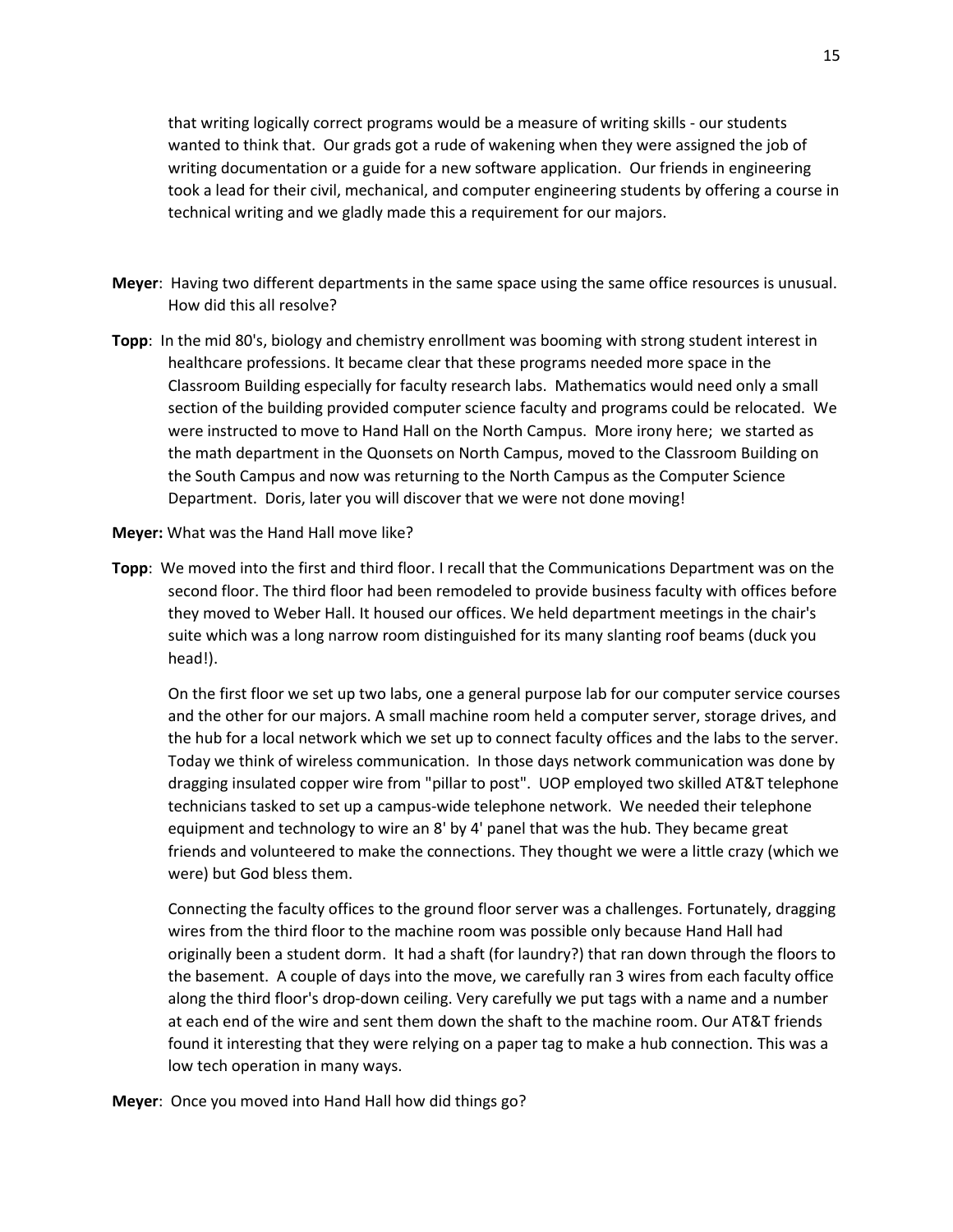**Topp:** Once we got used to walking 3 flights of stairs to get anywhere, the new surroundings worked well. It was nice to have offices that were away from the noise of students moving from classroom to classroom in the Classroom Building.

Accreditation became an important task. During the 80's, almost every university began introducing computer science programs with different curriculum and emphasis. As time went on, universities felt it advisable to put some structure and quality controls onto the various programs. Rather strict accreditation guidelines were established to setup minimum curriculum and data gathering requirements to insure goals were being met. With the computer field changing so rapidly, it was important that students and employers have confidence in the graduates being produced. Our professional computer organization ACM (Association of Computing Machinery) set up a Computer Science Accreditation Commission (CSAC) which established the guidelines for accreditation.

We initially did not go for accreditation because we did not have the faculty in place and had only recently become a separate department. While we had a good track record for producing computer science grads, our future viability required that we get accredited. Without it, we would have been viewed as a second tier school in the eyes of prospective students.

As I recall, we began in 1989 to seriously plan for an accreditation visit. We needed some adjustments in the curriculum and also needed to gather records on student performance, graduation rate, employer reviews, etc. Doug Smith did an excellent job preparing documents. We submitted an application in 1990 and were granted a limited 3 year accreditation in 1991. This was typical of CSAC for first time applicants. No accreditation was then available for CIS programs. We made sure our program followed the recommendations of the Data Processing Management Association (DPMA).

- **Meyer:** You got accredited for only three years. What did you do about getting the full six year accreditation?
- **Topp**: Doug Smith became a site visitor for CSAC. During visit to several universities, he got an insider's view of how the accreditation approval process works. In 1993, I again became chair, this time chair of the Computer Science Department. I was happy that Doug took charge of our preparing documents for the next accreditation visit at which time we got a full 6 year accreditation.

My work as chair was also helped by new hires for Computer Engineering. This complementary program was greatly enhanced when Ken Hughes and Louise Stark, a husband - wife team, joined the faculty. Their degrees were in computer vision and artificial intelligence; Ken had training in robotics. Our students liked their courses which helped satisfy the networking and digital systems requirements for accreditation. We developed close relationships with the two.

- **Meyer:** I recall that the 90's featured a real tech boom. How did all this affect computer science at Pacific?
- **Topp**: I was chair from 1993 to 1999. During that time program was blessed and at the same time overburdened with the number of computer science majors. We had almost 100 majors which were near the highest total in COP. The 90's was a pivotal decade for computing. Many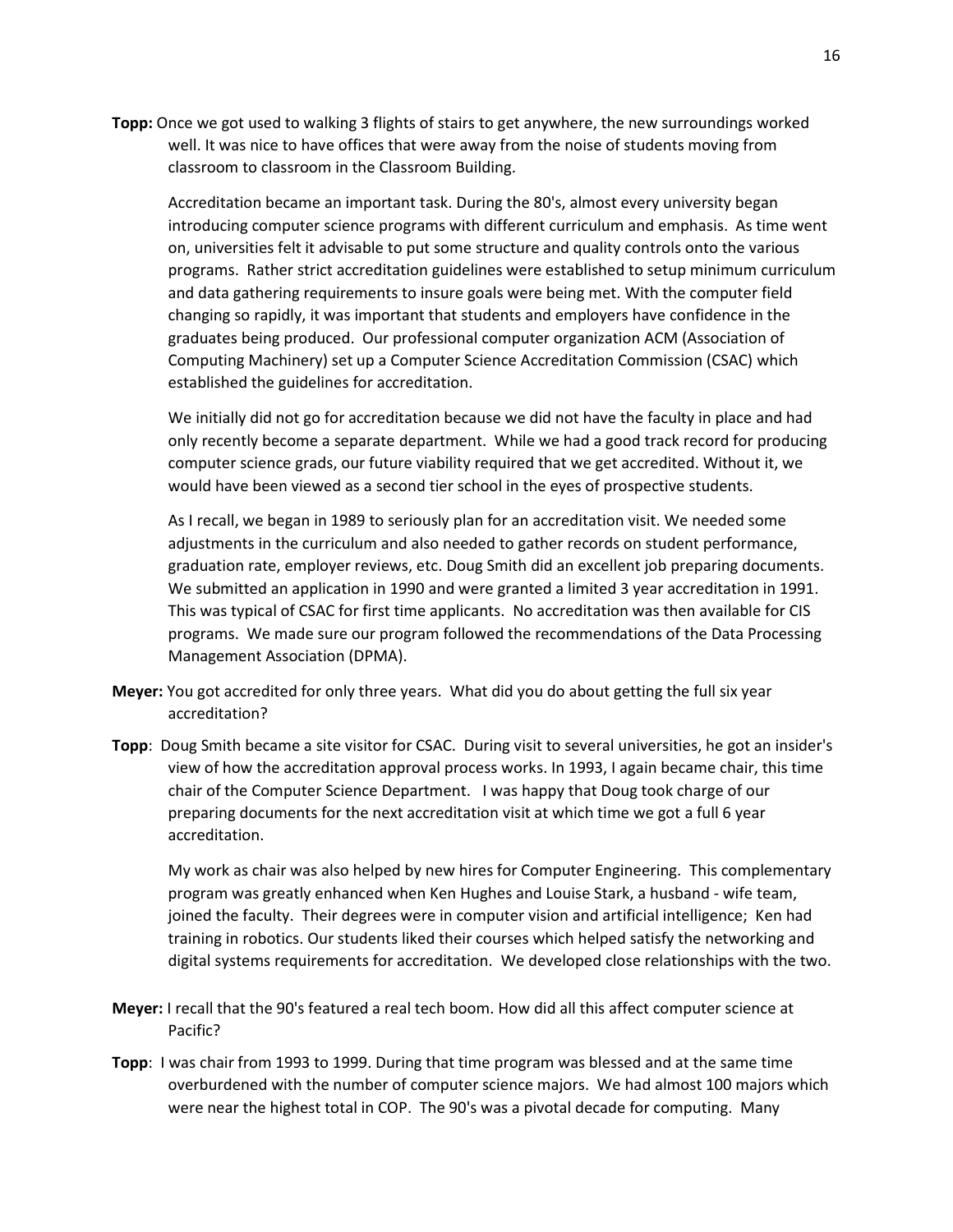nowadays just take for granted the tools, applications, and hardware that drive the marvels of modern computing. A lot of it had origins in the 90's. Intel and Motorola produced 32-bit processors that made possible high speed computing on a PC. Microsoft introduced Windows 3 which made available a graphical user interface on a PC that resembled the one available on the expensive Apple Macintosh.

Growth and use of the internet flourished in the 90's. It had its origins as a network developed by the Department of Defense in the 60's to link computers at Pentagon-funded research institutions over telephone lines. In the 90's the internet found many commercial applications particularly when the World Wide Web came along. This featured a browser that permitted hyperlinking of web pages one to another and to downloadable files, documents, and other web resources. The internet became a powerful communication medium that had an impressive number of uses and users. Google was just an upstart company that used artificial intelligence to revolutionize searching for information on the internet. The corporate giant Amazon was founded but did not really grow until the 2000's. One could go on and on. It was an amazing time. From high school on, kids wanted to be involved with computers and many chose computer science as their major.

Keeping up with the enrollment demand was difficult. The administration was hesitant to approve new faculty positions and attracting quality new hires was a challenge to say the least. There was not a sufficient pool of graduates with PhD computer degrees and those that had the degree were drawn to industry with very high salaries. We were attracting, teaching, and graduating a wonderful group of students each year. They joined video game companies, internet and system security teams at Lawrence Livermore Labs, and startup companies throughout Silicon Valley. It was the best of times for our program.

- **Meyer:** Computer Science was doing well. I assume the same is true for Computer Engineering. How was your relationship with engineering during the period?
- **Topp**: Both of our programs were doing well. You seem interested in our relationship with the engineering faculty as a whole and not just with those involved in the computer programs. This is a great question and lets me mention Ash Brown, the School of Engineering dean during this time.

Ash came to Pacific from Detroit with background in the automotive field. From this experience, he saw that there should be close cooperation between computer science and the different fields of engineering. Each year, Ash organized a 3 day retreat at Feather River for his entire school. It brought together the different engineering disciplines and promoted a good camaraderie. He made sure that we were invited and that we had an active role in the agenda. It was a great setting for us to get to know the faculty from engineering. Sometimes Ash arranged to have a consultant that would bridge computer science and engineering programs. Besides growing friendships, the retreats enhanced cooperation which carried over after Ash retired and Ravi Jain became the new engineering dean. I don't think Ash could appreciate the value of having us at the retreats. We had good times together.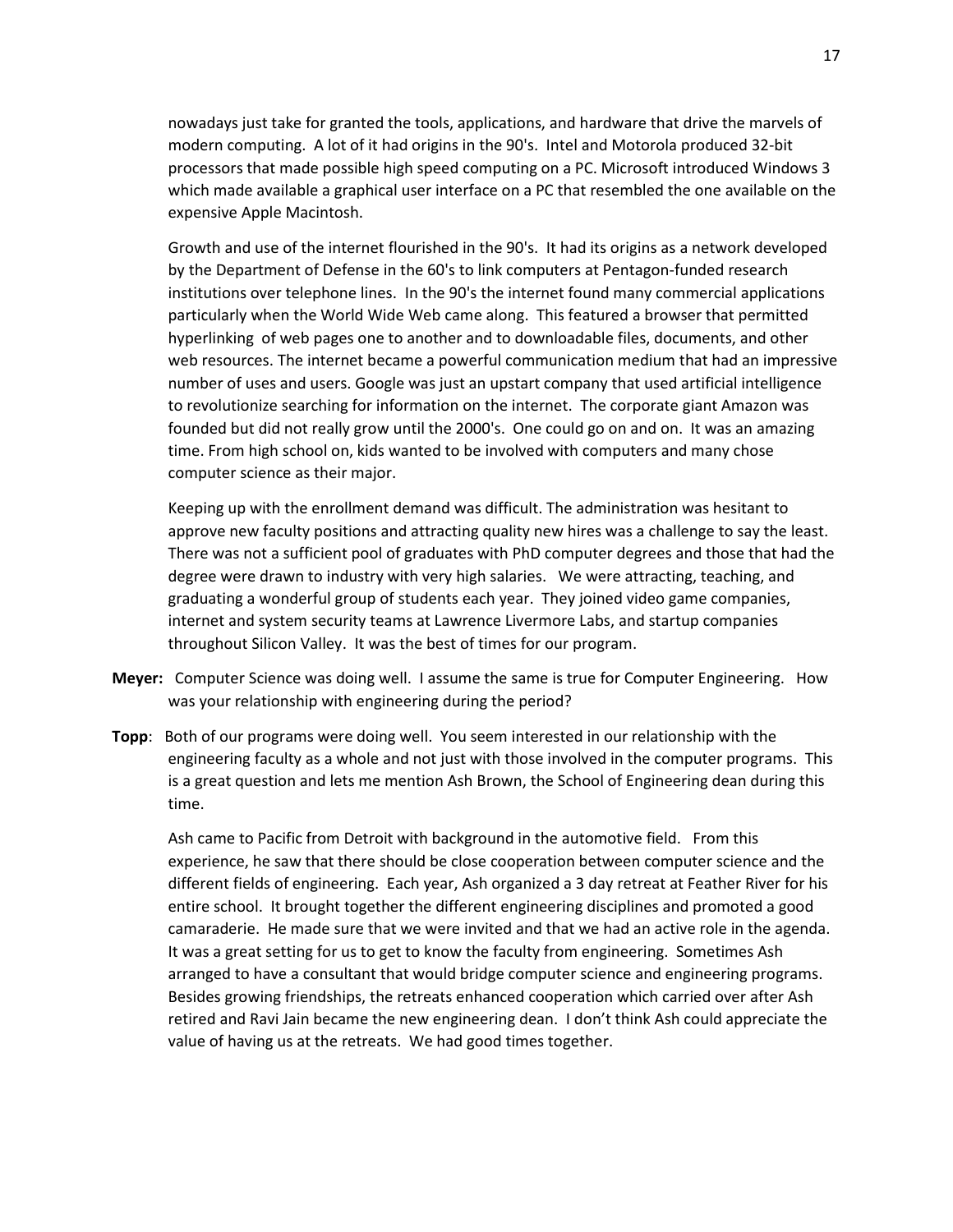- **Meyer:** You know Bill, it would be interesting to read the transcript of Ravi Jain's oral history with Ash Brown the interviewer and also Ash Brown's oral history with interviewer Bob Benedetti. You had a good chance to appreciate them from the perspective of being a chair.
- **Topp**: Doris, Ash was certainly a positive force. But there is someone else, Lee Fennell, who played an important role in the growth of the computer science program.

University procedures made it difficult for computer science to purchase and maintain computer equipment. Unlike computer engineering that had designated budgets for each of its program, our COP dean, Bob Benedetti, designated line items in the budget for each department determined by its traditional needs. For computer science, that meant faculty salaries. He had no budget for computer hardware and was told our program should rely on university resources. Fortunately for our sake Lee Fennell, the former registrar and now Acting Academic Vice President was given the added task of being our liaison with administration when we needed to negotiate for new equipment.. We knew Lee, liked and respected him, and found him very willing to work with us. But Lee was not given a budget. He would have to get us funds on an item by item basis.

Our reliance on Lee grew in the late 80's and early 90's when the administration was looking for ways to cut costs. We had a Computer Center staffed by University personnel. However when it was decided to purchase Banner, an administrative software application developed specifically for higher education institutions, the company was contracted to bring in its own staff and run the Center. The arrangement catered to administrative needs with little support, financial or personal, for academic computing. Lee understood the situation and did everything he could to help us. Unfortunately, Lee was never given the credit he deserved.

- **Meyer:** I am glad you brought up Lee. I think we all share your feelings. So let's get back to your department. You were still in COP, our liberal arts school. How did that work out?
- **Topp:** There were issues. We believed in the mission of COP and wanted our students to have a good level of liberal arts exposure but degree requirements that met accreditation guidelines imposed limits. The department was not able to contribute to the college's liberal arts program which was resented by some. Salaries became the real issue. Dean Benedetti understood the problem and let us hire at competitive rates and then tried to somewhat equalize salaries for our existing department faculty. Computer Science had a pay structure that was out of line with the rest of the College. I think the writing was on the wall. Computer Science should move into one of the professional schools, most properly the School of Engineering.
- **Meyer:** You described how the 90's saw the birth and then expansion of internet-web uses, the launching of new companies, and development of new areas of application. How did you adjust your curriculum to keep up with all these advances?
- **Topp:** It was a little wild. I remember having to rewrite my notes each time I taught the same course. There are a couple of developments that are worth noting. In the beginning universities wanted students to become familiar with a "body of knowledge" that was computer science - computer systems, programming languages, operating systems, and so forth. As time went on, it became clear that the graduates would need skills to learn quickly on their own how so as to use the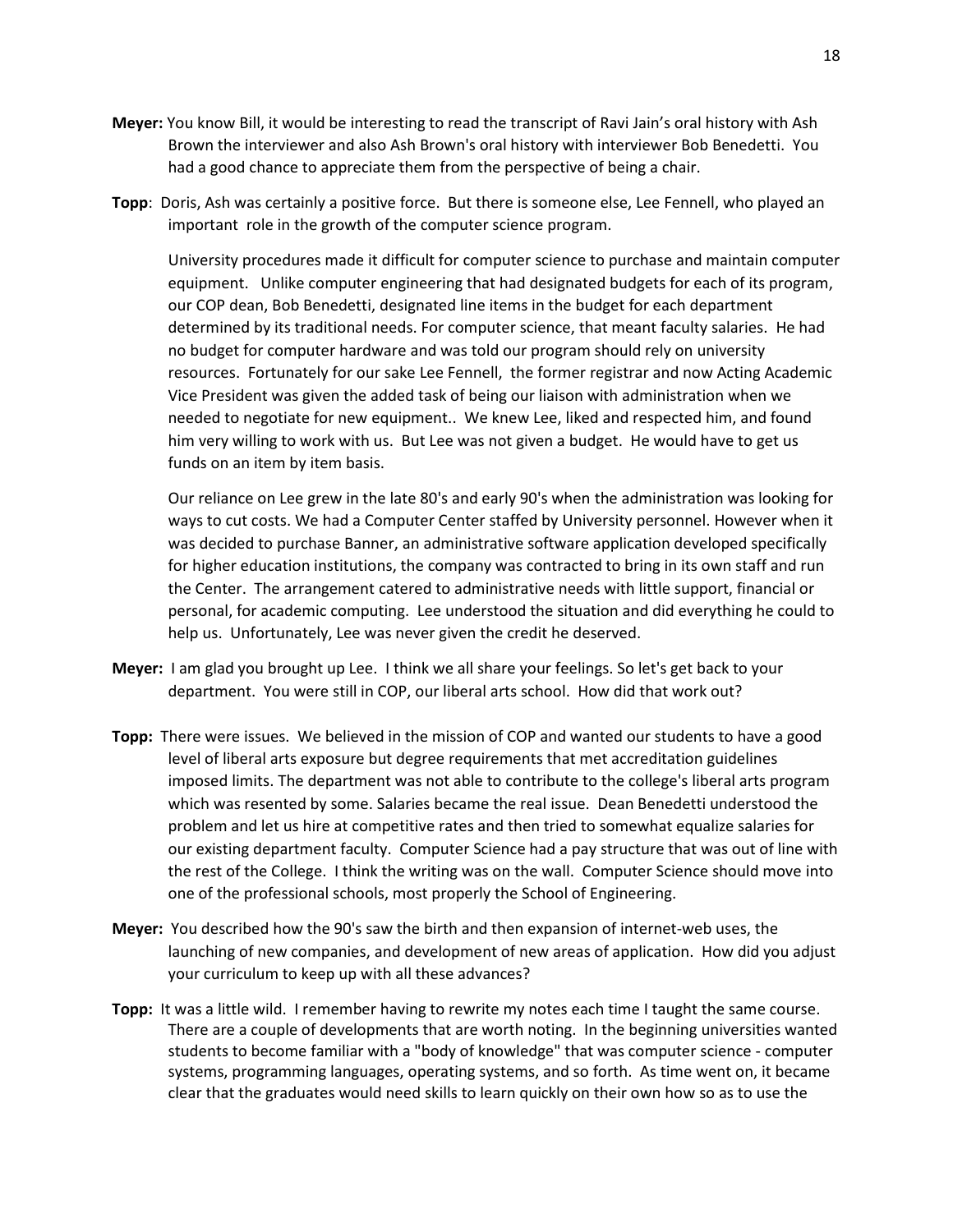new computer research and tools. It was not good enough to simply learn the technologies of the day, they would be gone or superseded tomorrow.

We introduced a course on Application Development which required that a student design and complete a project. Emphasis was on team-building throughout the design, implementation, and testing phases. Industry demanded that a new employee be able to work in a team which would stimulate creative ideas and provide the manpower for the different elements of a project. This approach found its way into our courses up and down the curriculum.

In the 90's, users took quickly to the visual appeal of an operating system like Windows and browsers that made the Web so attractive. We introduced a course in GUI (Graphical User Interface) programming where students were taught how to use dropdown menus and graphical elements like buttons and icons. Communication is performed by interacting with these elements rather than the usual text-based or command-based communication. GUI elements are now in almost every application.

In the late 90's, universities began to look seriously at the quality rather than simply the quantity of learning the computer science students were getting. Doris, this involved introducing features that you and I look for in a liberal education. They became guidelines that future accreditation teams would use in assessing a program. Let me describe briefly a few of these features. Of course it was assumed the curriculum would include basic computer science theory and topics. But graduates would need to deal with complex software applications that require teams of developers. There is an organized (scientific) process to build these applications which is referred to as Software Engineering. The study became its own course and was used throughout the curriculum. Other qualitative aspects of computer science training was learning communication and team work skills and becoming conscious of the social and ethical issues that computers present.

- **Meyer:** You mentioned that moving the department out of COP was inevitable. Did this occur during the boom of the late 90's?
- **Topp:** It was a little later. The department had to go through another migration while still in the College. Around 2000, President DeRosa was embarking on a building / renovation plan for the campus. Some involved relocating services into different buildings on different parts of the campus. He was tearing down the Quonsets to make room for the Student Center, health science programs were to be housed on the Brookside campus north of the Calaveras, etc. Our move involved the South Campus - more irony. We started on the North Campus (Quonsets), moved to the South Campus (Classroom Building), then back to the North Campus (Hand Hall), and now south again. Old timers like me recall that Delta College had shops on the back side of the campus for painting, carpentry, and automotive repair. These shops were for campus maintenance and students wanting tech training. The university had already remodeled a few of these shops to house the Art Department and Geology Department.

The president wanted to relocate some administrative offices into Hand Hall. Computer Science was told to move into the old Delta College print shop that was now serving as the university's duplicating center. Part of the space was assigned to engineering for a new lab. The print shop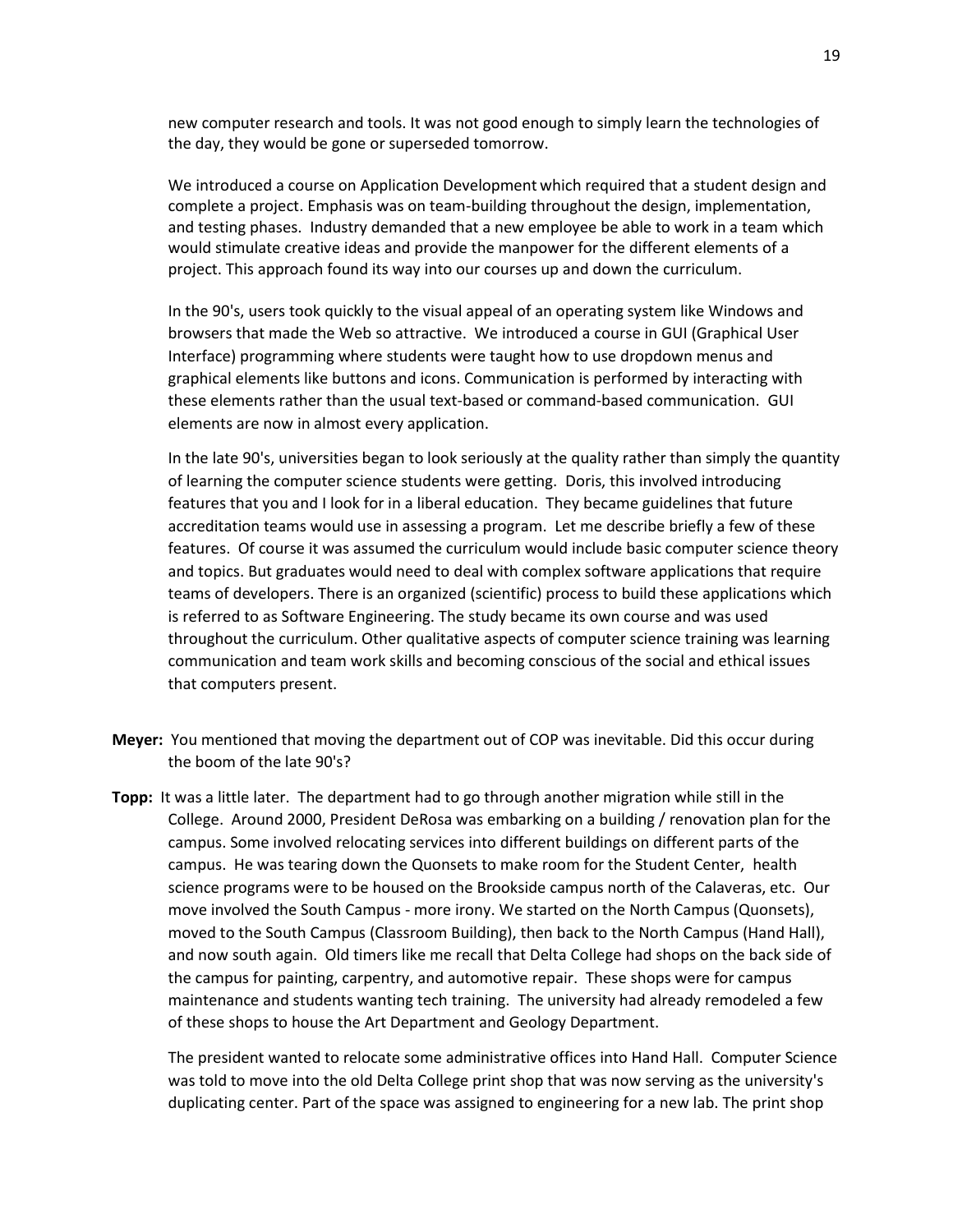was a cavernous open space high ceiling metal building. We had a chance to map out every square inch of the space, designing labs, computer classrooms, faculty offices, and the department office. Circumstances put me in charge of the project. I would be reporting to Dean Benedetti.

- **Meyer:** It seems strange. Doug Smith was then chair of the department.
- **Topp:** Doris you are right. Doug had become chair in 1999. In his second or third year as chair he had a fall sabbatical leave and asked me to be the stand-in chair. As fall approached Doug suggested that since I would be involved in plans and scheduling effecting the entire year, I should be chair for the entire year. It was then that renovations occurred and the department moved.

I worked very closely with Tom Bowe who was the architect and with Financial Vice-President Pat Cavanaugh. I cannot tell you how much I appreciated Pat. Budgets were tight; nevertheless, when Tom Bowe and I would come to Pat with requests, he listened and gave us thoughtful and honest yes or no responses. I wanted to create a department facility that would serve us well for years into the future. I wanted it to be as creative and as futuristic as possible. I really enjoyed the project. I love working with detailed spacial relationships and Tom Bowe was great at taking ideas and sketching out the construction details. I had the aid of my colleague Mike Doherty who was skilled at creating 3-D computer representations of offices, rooms, and desk layouts. I wanted to have good sized offices that would allow faculty to have their computer on a separate desk with room to help students. The plans allowed for the outer offices to have good window lighting and for the inner offices to have special sound proofing to block out lector and lab noises. My colleagues had some excellent ideas. Space was limited but they wanted to have a large lecture room (with computers on each table), a lab for our majors with tables and whiteboards for team projects. There was also to be a special research lab. Initially it was not clear how this special lab would be used. As time went on, we acquired projection panels and computer equipment for dynamic wall displays and the showing of student projects. It would help us explore new computing equipment that today is common place.

- **Meyer**: Then what happened?
- **Topp:** Doris, as a matter of record, computer science stayed on the South Campus for 10 years, until new facilities became available in the engineering complex. But this is all part of a bigger story. The School of Engineering got a new dean, Ravi Jain, who came to Pacific from a university that housed computer science within engineering. Ravi was insightful. He wanted the same for his school at Pacific. He saw the potential for enrollment and just as importantly wanted many of the new ideas that were part of computer science to become part of his engineering students' training. Our faculty was pleased. Ravi saw that computer science salaries were not competitive with colleagues at other schools. He promised to right the situation - he was true to his word. Ravi developed a good relationship with Dean Benedetti that was built on trust and respect. The two deans set in motion our move into the School of Engineering.
- **Meyer:** Computer Science was a department in COP. What happened when you became a department in engineering?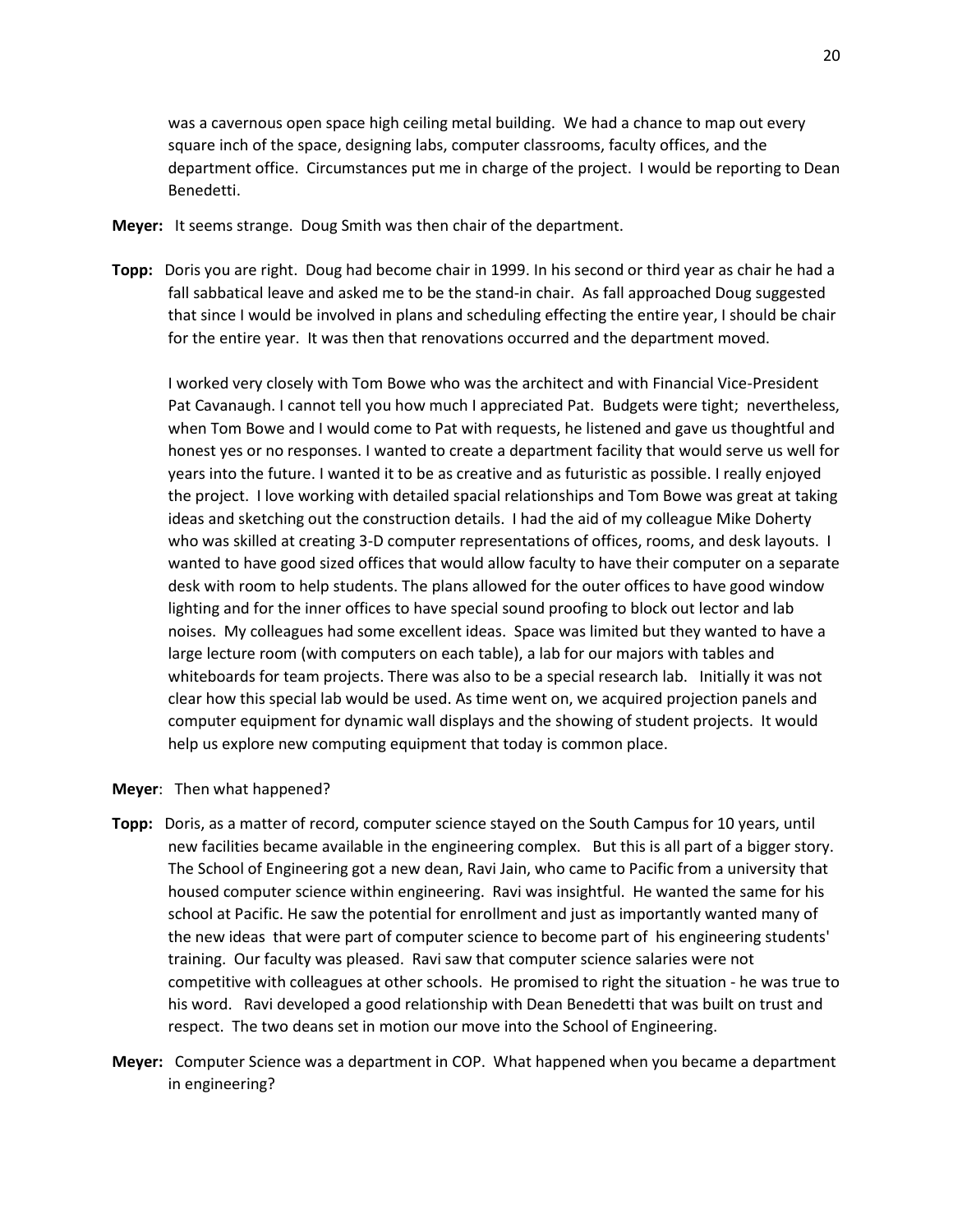**Topp:** We officially became part of the School of Engineering in 2002. There was an adjustment period. Some faculty and students in engineering were amazed that they had not heard of the move. Ravi did everything to welcome us and place our faculty on committees. There was a drawback. We had to deal with physical separation. Computer Science was a department in engineering which was located on the North Campus while were a good deal away on the South Campus.

Perhaps, more importantly, computer science was a four-year program while engineering was a five-year program with two semesters of coop required. Computer science students did not have the same coop requirement. Our ACM accreditation was held one year sooner than engineering's ABET accreditation.

In the beginning, we wanted to retain our old policies and procedures. This led some engineering faculty to see us as still a COP department. Soon, we instituted changes that had us better fit in with engineering policies - with the exception of coop.

Our faculty had built up personal friendships with many in the engineering school, especially those teaching in the computer engineering program. After a year or so, we felt comfortable in our new school. Ravi was a good promoter. He established that we were now the School of Engineering and Computer Science (SOECS). The large plate glass window on the stairway to his office was beautifully embossed with the University of the Pacific Emblem and "School of Engineering & Computer Science."

- **Meyer**: What was going on with computer science after you moved to SOECS?
- **Topp**: There we a number of changes. In a nutshell we moved to the North Campus and important advances in computer technology led to new emphases in the curriculum. Early on enrollment suffered somewhat from the tech bust of the early 2000's; In 2004, Bill Ford took over as chair. He was good at assessing department and program needs and getting help from colleagues. Bill stayed on as chair until 2014, when he retired.

Ravi Jain wanted to modernize facilities in the engineering school and have faculty and administrative offices in one building. He wanted to build state-of-the-art labs. After almost a decade in fund raising, he proudly oversaw construction of the John T. Chambers Technology Center in the engineering complex facing out on Dave Brubeck Way. The center featured among other things a CNC ("computer numerical control machining") lab and a digital learning lab. It had the latest in environmental friendly features and achieved LEED Gold Certification. Ravi moved the computer science faculty from the South Campus to the new building. Part time faculty and TA's remained on the South Campus.

In recent times, computers have been involved in big technology developments and areas of application. Amongst these are cyber security (controls to protect systems, networks, data, etc.), artificial intelligence (systems with intellectual qualities like reasoning, discovering meaning, etc. typically found in humans), and data analytics (science of analyzing raw data to make conclusions about that information), and software engineering. We looked for hires that had special (degree) training in these areas. By combining strong theoretical computer science training with focus on new areas of computer applications, Pacific could market the B.S. in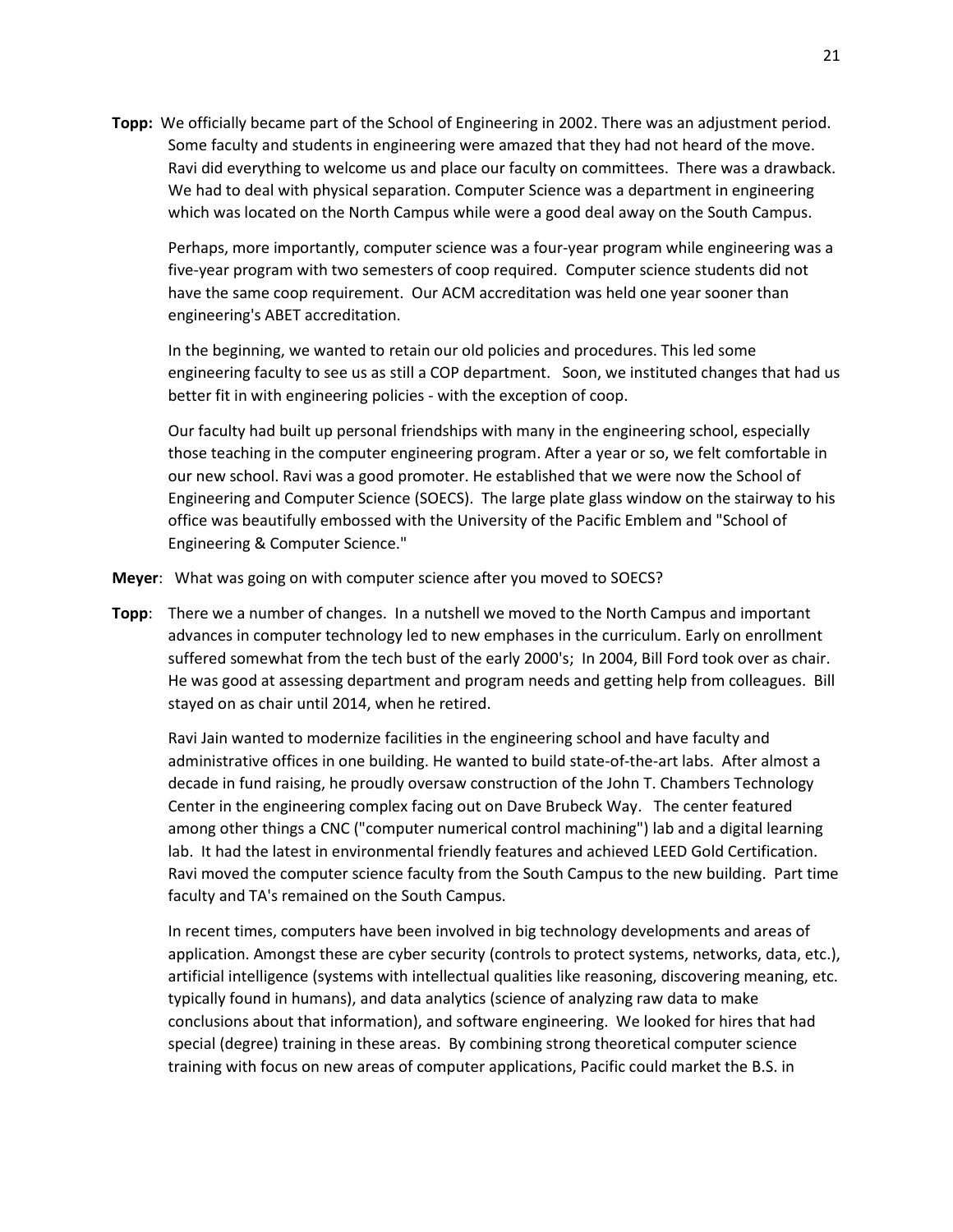Computer Science to students. Employers liked the product. The major had almost 200 majors and good graduation rates.

- **Meyer**: Computer Information Systems (CIS) was an important area of study, a concentration, and ultimately a major in your department. With the move to engineering, what happened with CIS?
- **Topp**: A growing number of graduate schools began offering PhD's in CIS. Being only an intermediate size university, it was difficult for us to allocate sufficient resources to build a robust program. For our students pursuing the CIS degree, we did require them to take economics and business courses. But there was no real buy-in from these disciplines. Those courses were designed explicitly for their programs and continued to be taught that way. Only indirectly did our students see links to their CIS degree.

When I was chair for a second time, I had hoped to stimulate a strong interest in information systems among our faculty and with key people in business/economics. Conditions weren't right and I was not persuasive enough. To build a strong CIS program, the provost and dean from business would have needed to establish a task force that identified critical links between business and information systems. New CIS hires would be need to teaching in the program and in business. Once computer science moved to engineering, emphasis was placed on systems programming and technical applications. CIS was not adequately served while in engineering. I think the program could have found a home in the School of Business and flourished. None of this happened. After we first moved to engineering, the CIS degree was maintained for a while. But with the tremendous growth in computer science, resources were needed for that program and CIS was dropped as a separate degree. This still pains me because there is projected to be a very high and growing need for information systems graduates as the computing becomes more and more part of business operations.

- **Meyer**: It is difficult for a university our size to make the financial commitment necessary to create new program. Look how much planning and discussion went into developing the School of Health Sciences and expanding parts of it into the Sacramento campus. We talked about the move and the curriculum changes after coming to engineering. What was happening with you personally?
- **Topp**: I went half-time starting in 2005 with a full teaching load but with no advising and reduced administrative duties. I formerly retired in 2009, but stayed on for 5 years as a part-time instructor. Each semester I taught one or two sections of Applied Numerical Methods using Matlab. The course was designed to give engineering students computing tools for their course work and future employment. It was required of all engineers except those in computer engineering and electrical engineering. I wrote a complete set of lectures notes with handouts so that I could cover most of the applied numerical methods that my students would need. I enjoyed the continued contact with them and felt the course material was very relevant.

I stay in contact with colleagues and marvel at the work they are doing. After the country came out from under the economic woes of the housing collapse, computer science enrollment has grown exponentially. Now computer science has hundreds of majors and is the largest department in SOECS. It future is very bright.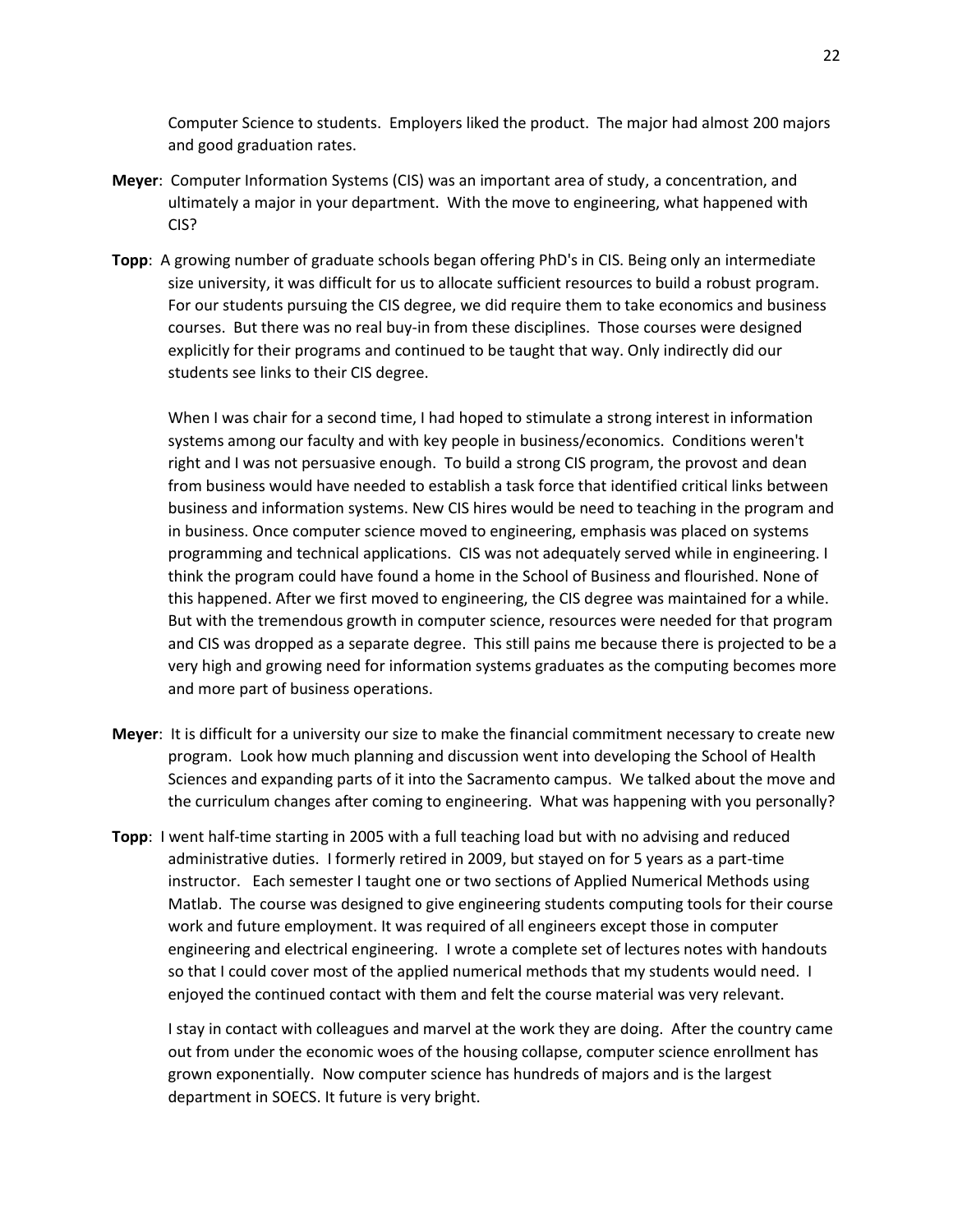- **Meyer**: This interview has involved mostly tracing the history reflecting the creation and growth of a computer science at Pacific. But you and I have spent a good deal of time working together as members of the Pacific Emeriti Society board. During this time, you showed me a copy of a book you and Bill Ford wrote that was translated into Chinese. I recognized your names on the title page and almost nothing else - it made for a good laugh. As part of this interview, I would like to get some idea how your book publishing came about and what you did.
- **Topp**: The opportunity and discipline to publish computer science books was important for my career at Pacific. I began this interview by saying that I came from a theoretical branch of mathematics and, by a program of self-teaching, moved into the field of computer science. The publishing provided important depth to my background and my ability to offer relevant (and hopefully interesting) lectures. My colleague Bill Ford and I were joint authors for the books. We didn't want to write one book and then push out edition after edition with only minor updates. Rather we chose to have each publication be a new book featuring new computer developments. The first book was in assembly language for the Motorola 68000 family of processors. It was published in 1988 a year after we began writing, doing the research, and learning the language and whims of publishers.
- **Meyer**: Go ahead, but first please explain to me what assembly language is?
- **Topp**: Some background is required. Computer science students must learn about the internal architecture of a computer and how it operates (its runtime system). This involves studying the integrated circuit (processor) that has hardwired instructions to perform basic arithmetic and logic operations and others to move data and respond to signals within the system. For the runtime system, a programmer uses binary code (sequences of 0's and 1's) to store data and carry out instructions. In early computing, the coding was done manually - a very abstract and tedious process, prone to error.

Assembly languages were created to make more natural the programming task. Processor instructions were identified by mnemonics such as ADD (arithmetic operation), MOV (transfer data to or from memory) and TST (test a signal). Assembly language programs were written as a sequence of mnemonics and then translated into the binary code that directs the running of the program.

Bill Ford and I taught our assembly language course. In those days, we could have designed the course for an Intel processor (IBM PC) or for a Motorola processor (Apple Macintosh). We felt the Motorola 68000 processor had a cleaner design and would be more understandable. We looked at available textbooks and concluded we could do a better job and set out to find a publisher. In 1988, the MC68000 Assembly Language and Systems Programming book was published. The first nine chapters were material for a one-semester course providing a detailed look at the architecture of a computer system and a formal presentation of the Motorola assembly language. The last five chapters looked at advanced topics that emphasized applications of assembly language programming to systems programming which requires a good degree of hardware awareness.

Doris, all of our books concluded with design and implementation of algorithms for advanced applications. We wanted students to have this material as references in later courses.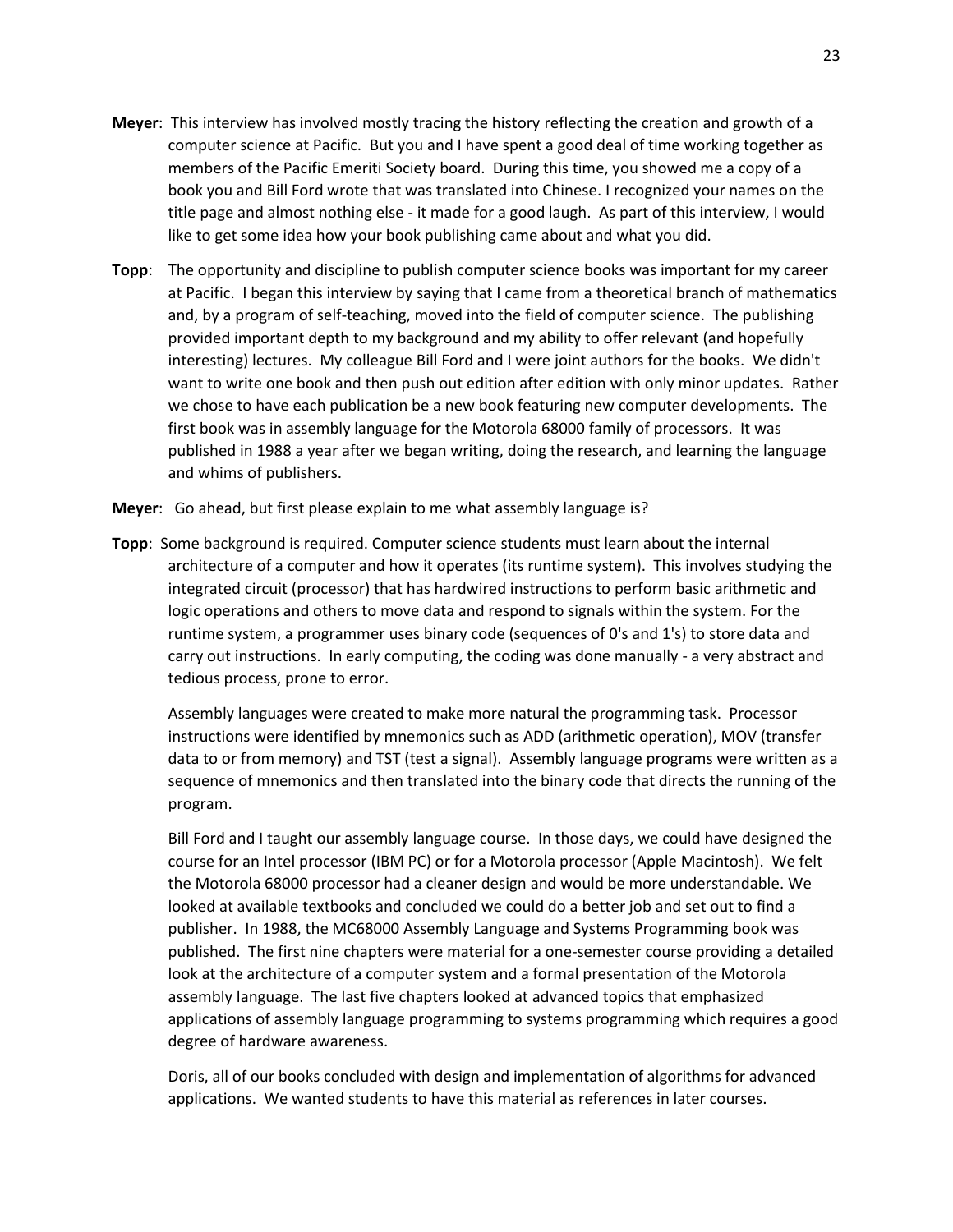- **Meyer**: You said working with publishers was interesting how so.
- **Topp**: The editor is vital to a project. In this case she got excellent reviewers who provided timely, frank and helpful criticisms. Bill Ford and I wanted to include every last Motorola instruction with a detailed explanation and example. We went overboard. Our editor cajoled us by making clear she was interest in publishing a textbook and not a telephone book.

In the writing of a book, the author and publisher have different goals. One wants to create a manuscript and the other wants to plan its printing. Early on, I roughed out how I thought the book should look. The editor took the ideas and immediately set them in stone. We were encouraged (cajoled) to submit manuscript copy that conformed to a format. I spent many an early morning hour with the compositor squaring our submitted pages with the guidelines. In the end, Bill and I were proud of our work. Motorola purchased a good number of copies for its training courses.

- **Meyer**: You said you did not want to publish editions with only minor updates. Were there other editions?
- **Topp:** Yes, but I don't want to get too detailed. Motorola created a new processor that had significant changes. In particular, it added hardwired instructions specifically designed for structures and algorithms that were being introduced in new programming languages. To present the new processor, Bill Ford and I wrote the book "Assembly Language and Systems Programming for the M68000 Family." For marketing sake, it was called a Second Edition but was in reality a rather complete rewrite. When published in 1992, we took pride that every Motorola instruction was presented in detail with documentation and an example.

To complement the publishing of the assembly language books, Bill Ford and I wanted to write a user-friendly software package that would help students write, assemble, and run an assembly language program. In the process, students would see how data is handled by the runtime system. We wanted students to understand that a computer is not a "black box". We called the software package MAS (Motorola Assembly System). Neither Bill nor I had every written a computer program of this size (several thousand lines) and complexity. The software had a number of integrated components - a customized editor, an assembler, and drop-down menu commands to call features of the runtime environment. We provided a library of routines for user input and output in decimal, hex (base 16), and binary (base 2) format. We provided a debugger which allowed a student to step through a program one instruction at a time. It was useful when trying to identify incorrect code and analyze how a program "flows".

MAS was a project that was truly a labor of love. Writing it was personally invaluable to us as computer scientists. More importantly it promoted student learning and their enjoyment of the assembly language course. The small version of MAS came out for the first book. An updated version was created for the new book including a 110 page guide with page after page of screen captures. Today the guide would be presented in a YouTube video!

**Meyer:** You have talked about your assembly language publishing. You indicated before something about data structures. What is all this about?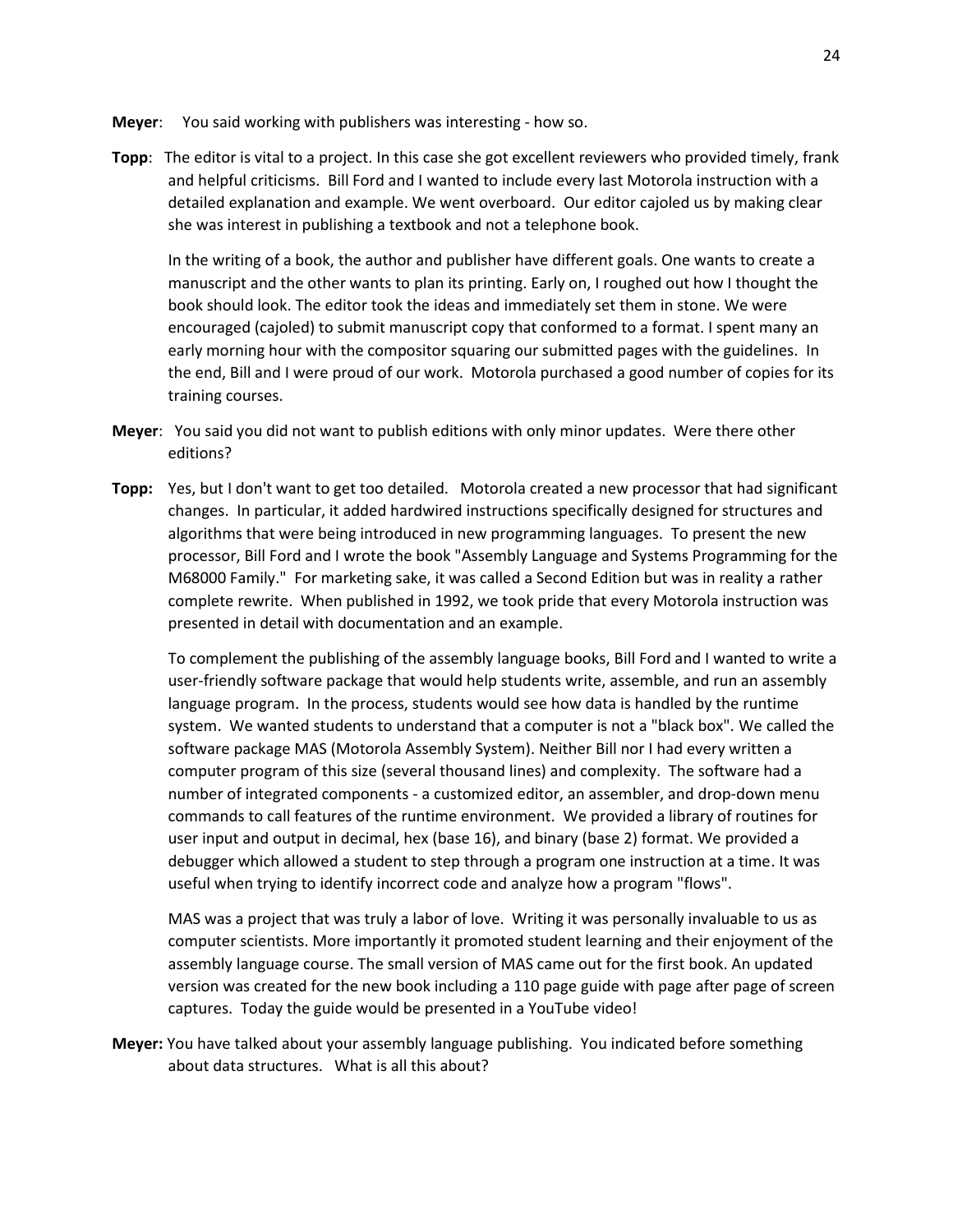**Topp:** In the 90's Bill Ford and I turned our attention to the field of data structures. The topics are fundamental to a student's computer science education and are used extensively by programmers. It makes sense. In a way you can think of a computer as a data storage and data handling machine. A data structure provides a data storage format that allows for efficient data access and updates. Doris, I am sure you are familiar with a number of different data structures - an ordered list (numbered bank checks), a first-come first-serve queue (waiting line at a pharmacy), a table that stores data in rows and columns (spreadsheet), etc. Applications that use data structures are literally everywhere.

What interested Bill Ford and I was looking at new programming languages that facilitated using data structures in applications. In each of our data structures books, we begin with details of the language, then covered the general topics of data structures, and concluded with applications that effectively used the features of the language.

Our first book was entitled "Data Structures Using C++" published in 1996. This programming language is significant for two reasons. Number one, it is an extension of the language C which was developed by AT&T computer scientists to create the UNIX operating system. You may not recognize the name UNIX, but you will recognize the name DOS which is mini-UNIX written by Bill Gates for PC's. It launched Microsoft. For decades, UNIX has been the world's most recognized operating system. A study of a system like UNIX and knowledge of C is a key element in a student's computer studies.

A second reason C++ is important is that it featured object-oriented programming constructs which are used today in the design and implementation of most software applications. It changed the face of programming. Doris, I think you will understand the idea of an object with an example. A bank has savings accounts. The definition of an object with a name like "savingAcct" could be a way for a computer program to view an account. Now include in the object's definition relevant data and operations. The data might include the account owner, its current balance, and a list of transactions since the last statement, etc. Relevant operations might be "deposit", "withdrawal", "processAutoPay", etc. The object "savingsAcct" is an abstraction, a way a person (and programmer) thinks about a savings account. Doris, for you and I the bank has separate instances of this object. The computer might identify your account with the name "savingsAcct. meyerAcct" and my account with the name "savingsAcct.toppAcct". An object is a customized (programmer defined) data structure with a toolbox of supporting operations. An object-oriented language like C++ allows for a more natural way to viewing a problem and creating a solution. By bundling data and operations, it provides a programmer constructs that result in better, faster, and more user friendly applications.

**Meyer:** This gives an idea of the content in your books. I am interested in the Chinese book.

**Topp:** Doris, the Chinese book is a by-product of our second data structures book which presented new ways program designers were expanding C++ constructs. In data structures, the focus was initially on implementation issues so that programs could efficiently store and access large data sets within the limited physical resources of the computer system. As computers developed greater CPU power with increased memory and storage capabilities, researchers and practitioners were free to give more consideration to the abstract design of the data structures.